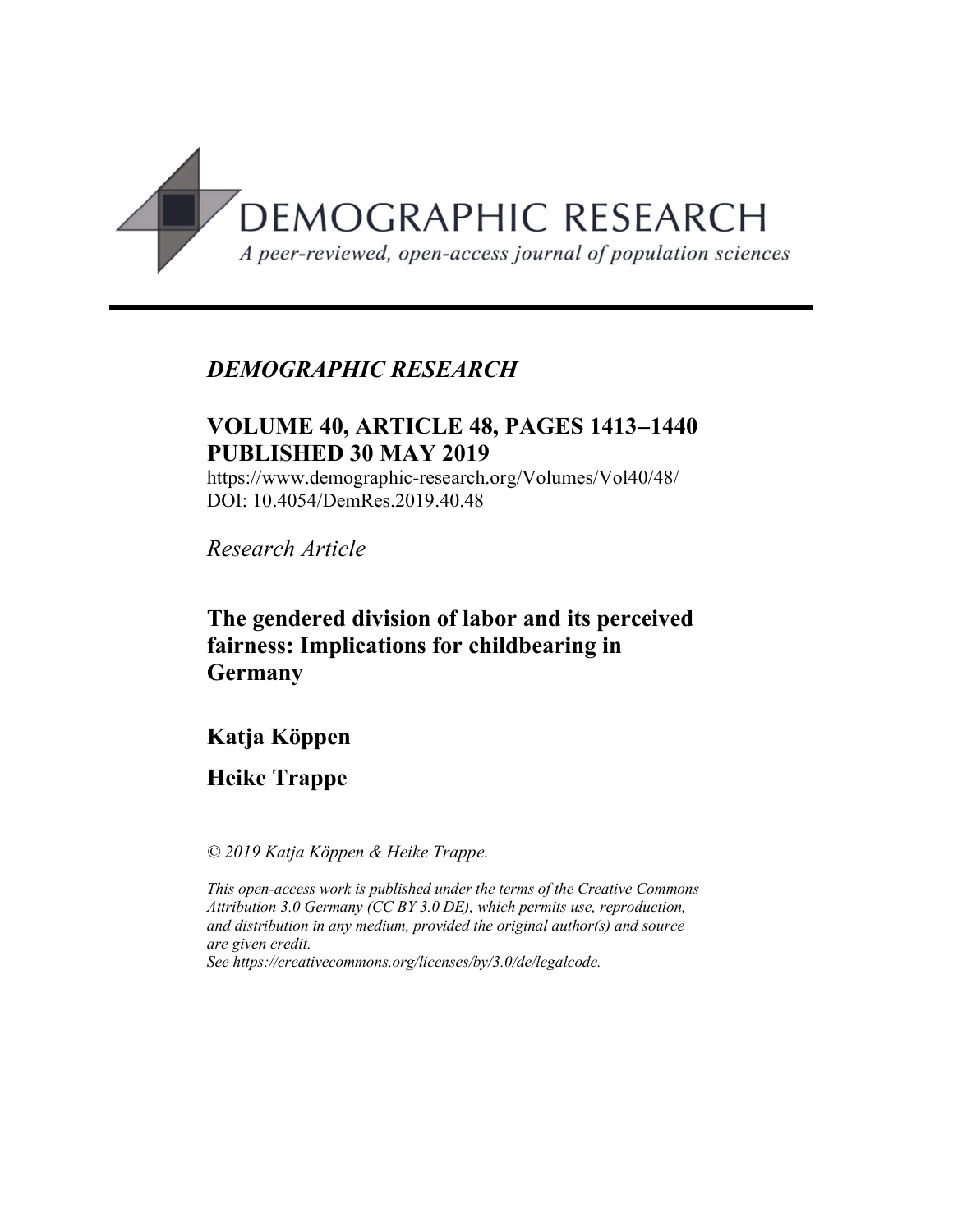# **Contents**

| $\mathbf{1}$   | Introduction                                                                  | 1414 |
|----------------|-------------------------------------------------------------------------------|------|
| $\overline{2}$ | Background                                                                    | 1415 |
| 2.1            | Equity theory and family-related transitions                                  | 1415 |
| 2.2            | Why Germany?                                                                  | 1416 |
| 2.3            | Previous research on gender equality, gender equity, and<br>childbearing      | 1417 |
| 2.4            | Measurement issues                                                            | 1418 |
| 3              | Data and methods                                                              | 1419 |
| 3.1            | Data and analytic sample                                                      | 1419 |
| 3.2            | Variables and analytical strategy                                             | 1421 |
| 3.2.1          | Dependent variable                                                            | 1421 |
| 3.2.2          | <b>Explanatory variables</b>                                                  | 1421 |
| 3.2.3          | Other variables                                                               | 1422 |
| 4              | Results                                                                       | 1423 |
| 4.1            | Descriptive findings                                                          | 1423 |
| 4.2            | Multivariate results: Determinants of the first birth and the second<br>birth | 1425 |
| 4.2.1          | Transition to first birth                                                     | 1425 |
| 4.2.2          | Transition to second birth                                                    | 1427 |
| 5              | Conclusion                                                                    | 1429 |
| 6              | Acknowledgments                                                               | 1432 |
|                | References                                                                    | 1433 |
|                | Appendix                                                                      | 1439 |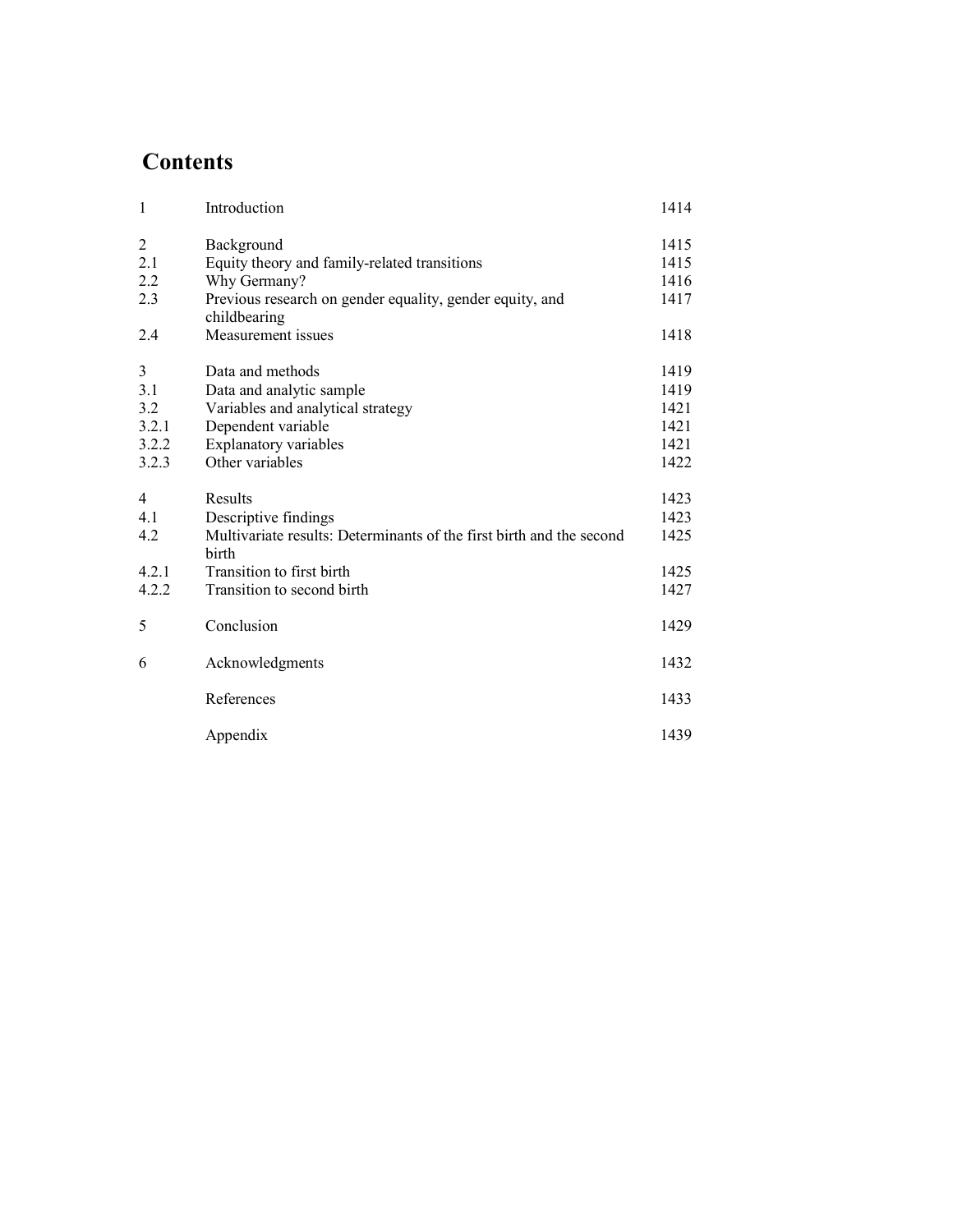# **The gendered division of labor and its perceived fairness: Implications for childbearing in Germany**

**Katja Köppen[1](#page-2-0) Heike Trappe[2](#page-2-1)**

## **Abstract**

## **BACKGROUND**

Recently it has been claimed that gender equality and gender equity in the family tend to increase fertility. The strength of this association, however, depends on prevailing gender relations and the level of social support of employment and family within a society.

## **OBJECTIVE**

We wish to improve our understanding of the relationship between gender equality, gender equity, and fertility by investigating the impact of the actual division of paid and unpaid labor on first- and second-birth fertility in Germany while including in our analyses a repeatedly measured indicator of gender equity that captures the subjective perception of fairness of this division.

### **METHODS**

Using nine waves of the German Family Panel (pairfam), we apply discrete-time logistic regression models to cohorts of young women and men in coresidential unions to determine whether a birth occurs in a given year while using measures of gender equality and gender equity as lagged time-varying covariates.

### **RESULTS**

We find that an arrangement in which the woman is in charge of routine housework and the division of paid and unpaid work is perceived as fair is positively associated with family formation. The perception of a fair division of work is no prerequisite for continued childbearing. Yet women's responsibility for domestic work facilitates family extension.

### **CONTRIBUTION**

This paper extends the literature on the relationship between gender equality, gender

<span id="page-2-0"></span><sup>&</sup>lt;sup>1</sup> Universität Rostock, Germany. Email: [katja.koeppen@uni-rostock.de.](mailto:katja.koeppen@uni-rostock.de)

<span id="page-2-1"></span><sup>&</sup>lt;sup>2</sup> Universität Rostock, Germany. Email: [heike.trappe@uni-rostock.de.](mailto:heike.trappe@uni-rostock.de)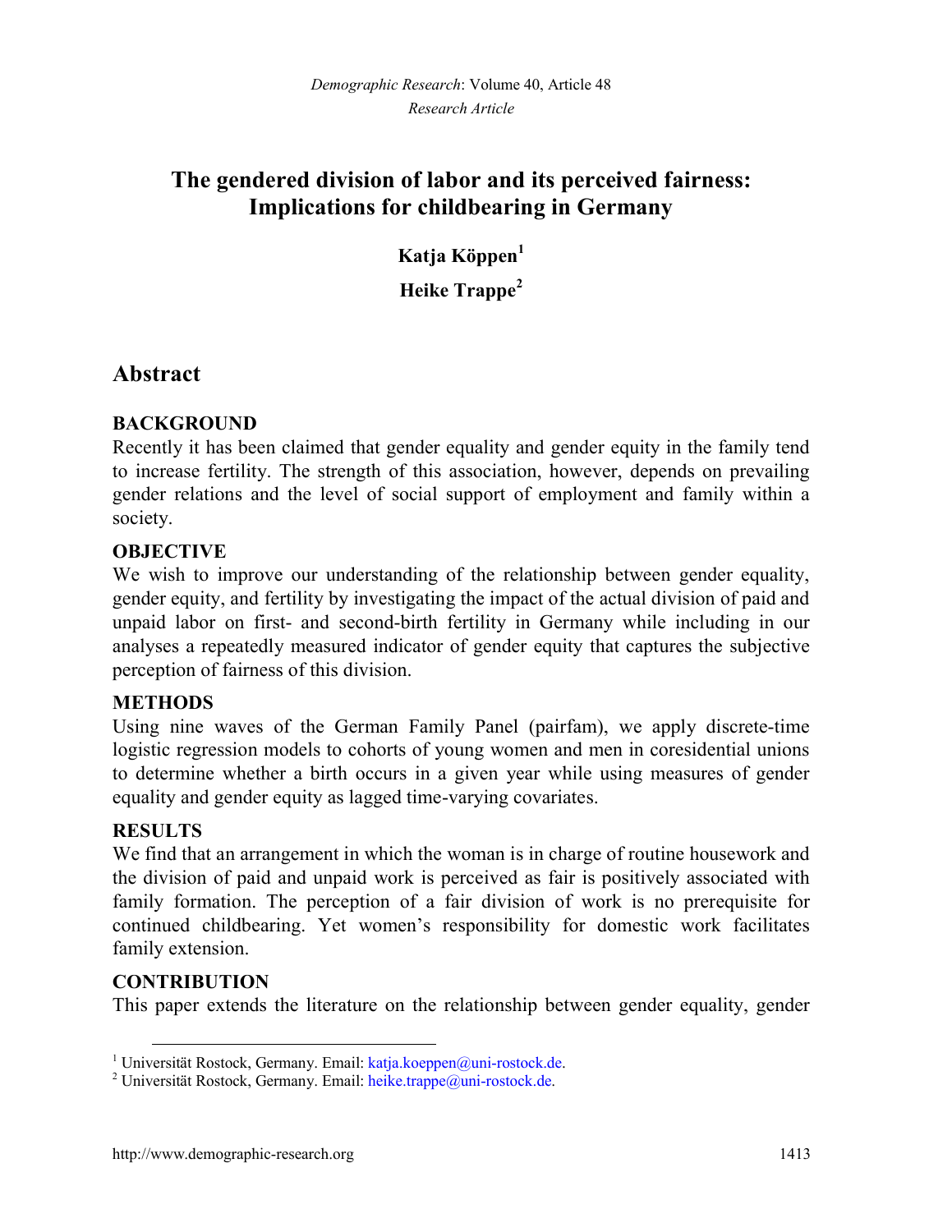equity, and family outcomes by using prospective panel data to capture attitudinal and behavioral changes over the life course more fully than has previously been done.

## **1. Introduction**

A number of recent studies have asserted that there are close links between gender equality in the family and childbearing. Authors of these studies have observed that societies in which women's increasing labor force participation has been accompanied by the implementation of social policies that support both work-family reconciliation and the increasing involvement of men in domestic activities tend to have higher fertility levels than less gender-egalitarian societies (McDonald 2013). More precisely, these authors have argued that this relationship should be framed in terms of not just gender equality but also gender equity:

*Gender equity is about perceptions of fairness and opportunity rather than strict equality of outcome. In relation to fertility, the equity concept allows for couples to determine the relative caring roles of the father and the mother, so long as both perceive the outcomes to be fair. What each couple considers as being fair will vary from couple to couple and from context to context* (McDonald 2013: 983).

While gender equality generally refers to effective equality between women and men in terms of opportunities and – in some cases – outcomes, gender equity refers to the fairness of treatment of women and men according to their respective needs (Mencarini 2014). Scholars have further argued that perceptions of unfairness arise because individual-oriented institutions (e.g., educational and employment systems) open up new opportunities for women that are not yet supported by family-oriented institutions (McDonald 2013). If institutions designed to support the reconciliation of work and family exist, then they may be expected to reduce a potential mismatch between gender equity and gender equality (Aassve, Mencarini, and Sironi 2015). Another line of reasoning has posited that as long as the two stages of the gender revolution – first, the inclusion of women in the public sphere; second, men's increasing involvement in the domestic sphere – do not converge, women will face pressure to limit their fertility (Goldscheider, Bernhardt, and Lappegård 2015). Yet another perspective has emphasized the importance of the diffusion of genderegalitarian norms. According to this theoretical framework, perceptions of unfairness increase under conditions of unstable equilibria; that is, when there is normative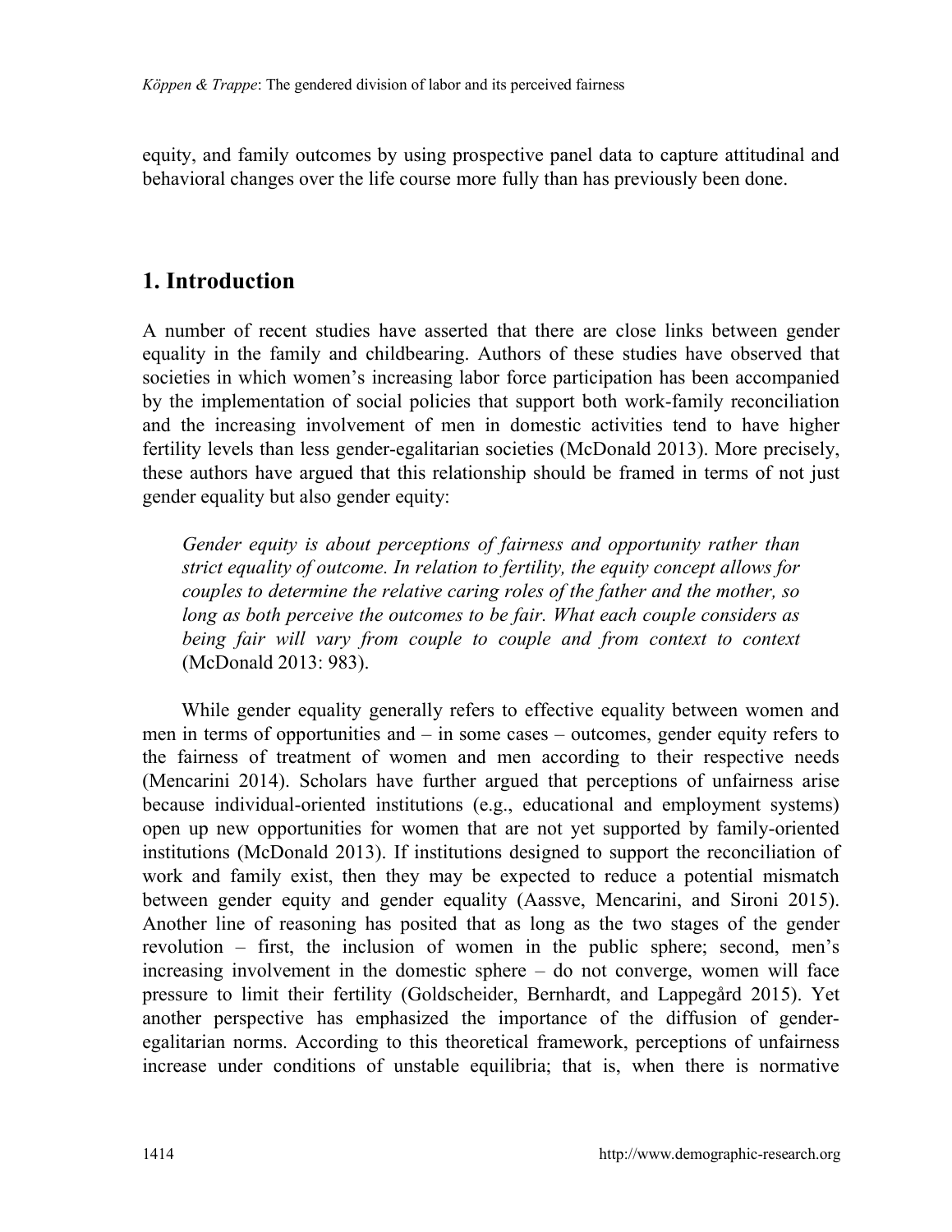confusion regarding appropriate gender roles and identities in family life. These scholars have therefore argued that fertility and partnership stability will decline "as the traditional equilibrium erodes and no new normative regime has taken its place" (Esping-Andersen and Billari 2015: 13).

In light of these macro-level explanations for the linkage between gender equality, gender equity, and family outcomes, we ask the following question: How are family formation and the transition to a second birth related to gender equality and the perception of fairness in Germany? This question points to the importance of withincouple negotiations concerning the division of labor and perceptions of fairness in family-related decision-making (Mills 2010). It is based on the assumption that in the contemporary context, fertility decisions are largely negotiated within a couple (Stein, Willen, and Pavetic 2014).

In this paper, we first present our theoretical idea and explain why Germany is an interesting case to study. We then summarize previous research on this topic. In the section that follows, we present our data and our analytic strategy. Subsequently, we describe our results in relation to our theoretical expectations. We close with a discussion of our findings and some directions for future research.

## **2. Background**

### **2.1 Equity theory and family-related transitions**

At the individual level, a person's perception of equity clearly depends on his or her level of comparison or implicit reference standard. The importance of social comparisons has been described in concepts of distributive justice. Within couples, it is assumed that both partners seek to achieve a division of labor that closely corresponds to their sense of distributive justice, because this perception is relevant for their social identity and feelings of entitlement (Perales, Baxter, and Tai 2015). Studies for Switzerland (Meuwly et al. 2011) and the United States (Stevens, Kiger, and Mannon 2005) have shown that an individual's subjective perception of the division of labor has a greater effect on his or her relationship satisfaction than the actual division of work. Thus, equity theory suggests that relationships are more harmonious when the exchange is perceived as fair. If one or both partners in a couple have unfulfilled expectations or the belief that they are not sufficiently benefiting from the relationship, they are likely to feel disappointed and dissatisfied with the partnership (Joyner 2009; Sechrist et al. 2014). Equity theory also claims that compensatory contributions are central to equity dynamics in intimate relationships. Thus, an overall sense of fairness can be maintained if a partner's smaller contributions to one domain (e.g., housework) are counter-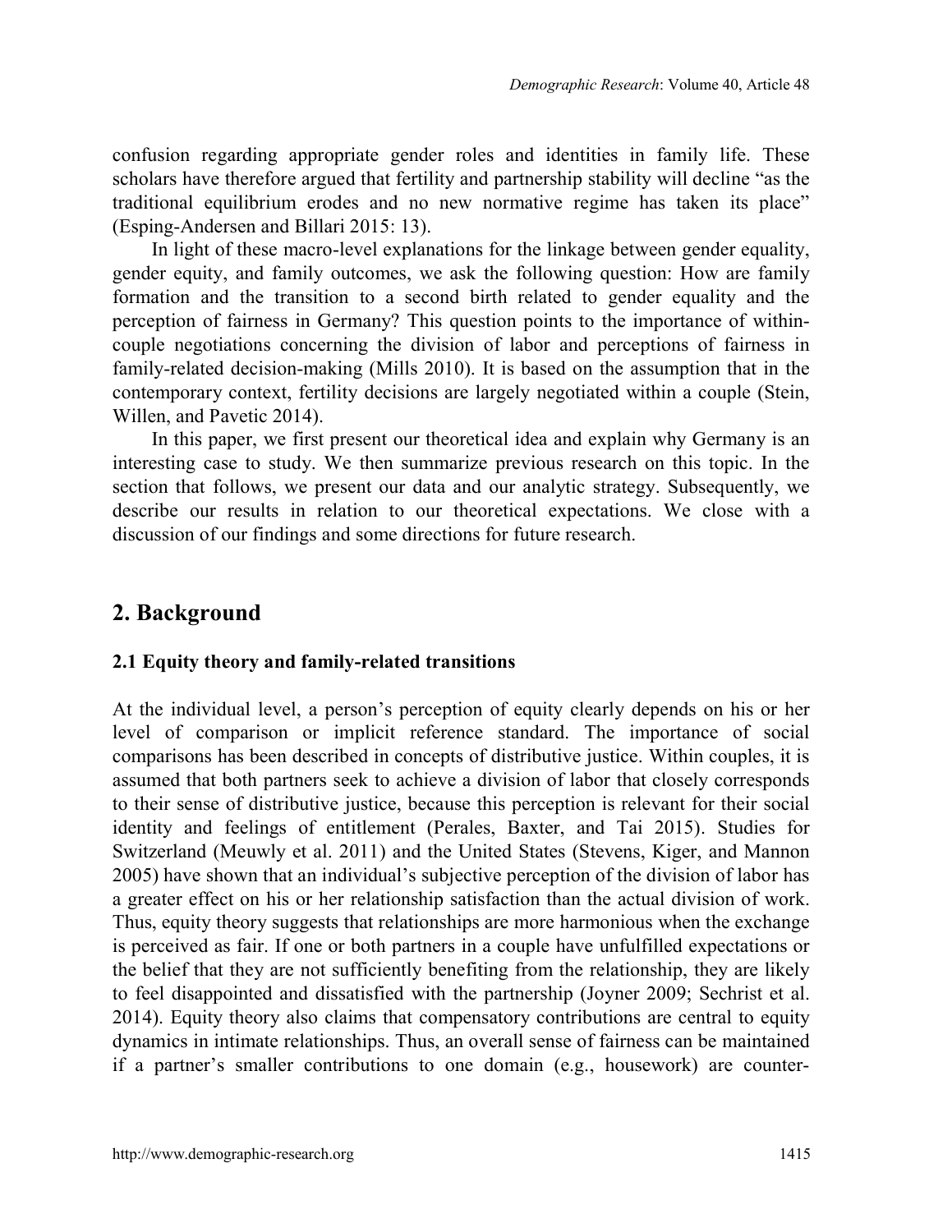balanced by larger contributions to another domain (e.g., paid work) (DeMaris and Mahoney 2017). We therefore hypothesize that, net of the actual division of labor in paid and domestic work, the stronger the perception is within a couple that the overall division of labor is fair, the more likely the partners are to transition to a first birth (Hypothesis 1).

The actual division of labor in paid and unpaid work within a couple, as well as the individual partners' perceptions of fairness, can change over the course of the relationship. In fact, there is plenty of evidence that for many couples, the transition to parenthood is an important turning point in the division of labor and, to a lesser extent, in perceptions of fairness (Perales, Baxter, and Tai 2015). Mothers tend to do the majority of domestic work, while fathers, on average, tend to work longer hours in paid employment than their female partners. The corresponding division of labor is still evaluated as fair by the majority of respondents. Based on longitudinal data for Australia, Perales, Baxter, and Tai (2015) show that the likelihood that a woman who is transitioning to parenthood will perceive the division of housework as fair increases immediately following the birth but decreases in the long run. They conclude that the transition to parenthood is often associated not only with a redistribution of housework, child care, and paid employment within the couple, as has previously been shown (Barnes 2015), but also with changes in women's and men's identities as parents and their cognitive evaluations of fairness and feelings of entitlement, as indicated by distributive justice theory (Baxter et al. 2015; Perales, Baxter, and Tai 2015).

A life course perspective suggests that experiences after the birth of the first child largely shape women's and men's expectations regarding their division of labor after an extension of their family. Whether individuals believe that the division of labor in their partnership is equitable should become increasingly important after the transition to parenthood (Luppi 2016; Lutz, Buhr, and Boehnke 2013; Torr and Short 2004). Particularly for new parents, the perception that the division of labor and child care between the partners is fair is associated with increased relationship satisfaction (Chong and Mickelson 2016). Based on prior experience, we expect to find that the transition to a second child will occur more quickly if the partners in a couple believe that their division of housework, child care, and employment is fair than if there is a wide gap between expectations and reality (Hypothesis 2).

### **2.2 Why Germany?**

We argue that Germany represents an interesting case for studying the relationships between gender equality, gender equity, and childbearing because it is assumed that these relationships depend on prevailing gender relations and the level of social support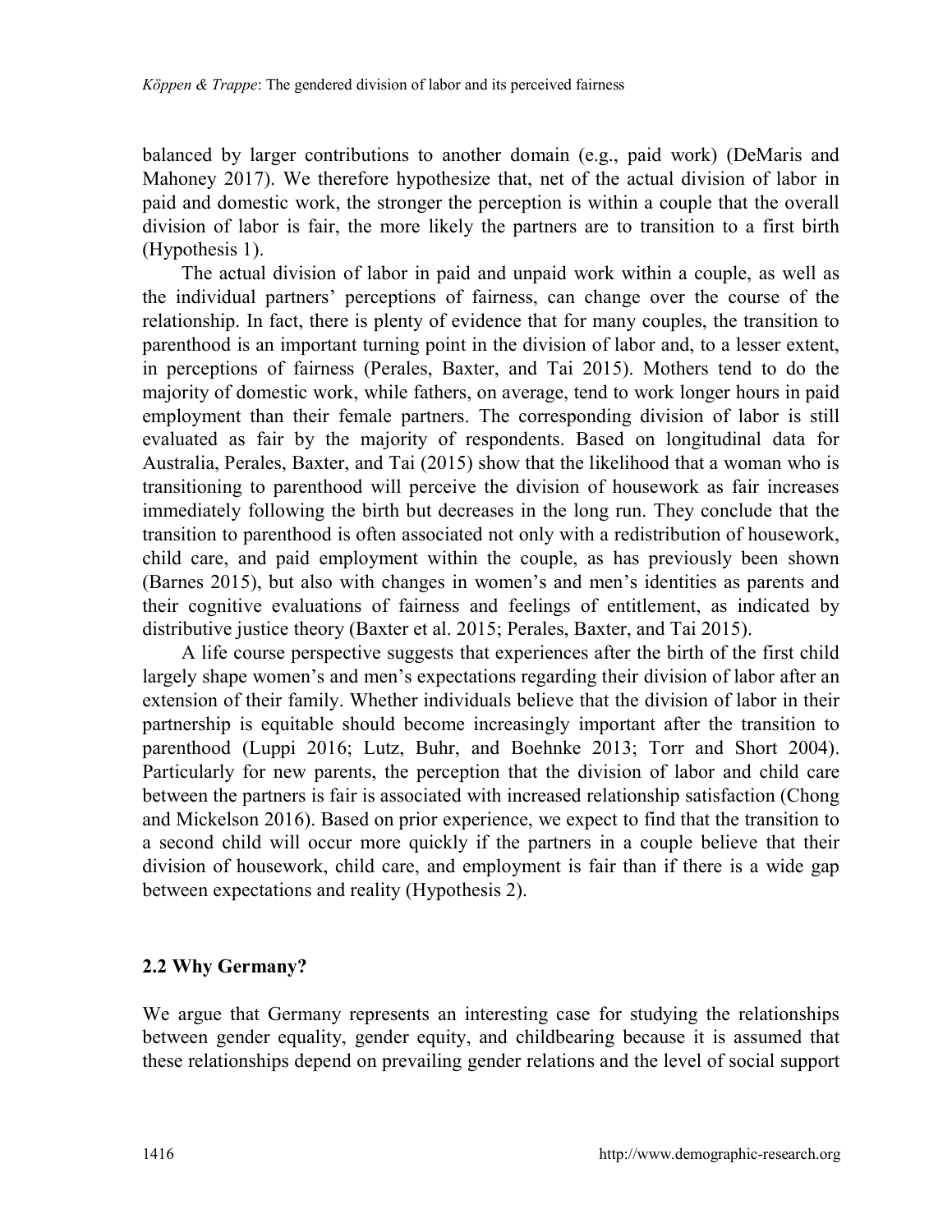for the reconciliation of work and family. Until the end of the 1980s, social policies in West Germany tended to promote a rather traditional gender division of labor (e.g., a limited child care supply, especially for young children). However, since reunification, a series of family policy changes has been implemented, including the enactment of a parental leave reform (2007) that created a 'partner bonus' (at least two months of leave that are exclusively reserved to the other partner) and a major expansion of public child care (since 2005). The government has also introduced new 'employability' policies (since the early 2000s) and changes in alimony regulations after divorce (2008) that provide incentives for women to take up gainful employment and that clearly represent a departure from a male breadwinner model. On the other hand, Germany's cultural norms and other social policies, many of which are still in place today (e.g., a tax system that directly penalizes wives who work full-time, the availability of health and unemployment insurance for dependent household members, and the prevalence of short part-time employment without social security benefits), continue to support a system that undermines the labor market attachment of women, and of mothers in particular (Trappe, Pollmann-Schult, and Schmitt 2015). Relative to other OECD countries, Germany has an above-average gender pay gap and a particularly high share of women – and especially mothers – who are working part-time (OECD 2017). Thus, Germany can be seen as a traditional society in which gender relations could move in a less or a more traditional direction. (For a detailed overview, see Trappe 2017.)

Recent comparative research on attitudes regarding the gendered division of paid and unpaid work has shown that western Germans overwhelmingly consider the modernized male breadwinner model (one-and-a-half-earner model) to be the ideal family model; whereas because of the legacy of state socialism, women and men in eastern Germany equally prefer the one-and-a-half-earner model and the full-time dualearner model (Edlund and Öun 2016). It is therefore not entirely clear what reference group the majority of young couples have in mind when assessing whether the gender division of labor in their family is fair. Our hypothesis is that because of institutional and normative inertia, a modernized male breadwinner model, in which the woman works part-time and is in charge of the majority of the housework and child care, is perceived as fair and is more likely to be associated with having children than an arrangement in which the partners share the paid and unpaid work more or less equally (Hypothesis 3).

#### **2.3 Previous research on gender equality, gender equity, and childbearing**

Previous studies on the relationship between gender equality, gender equity, and family outcomes have mainly focused on fertility or on fertility intentions and to a lesser extent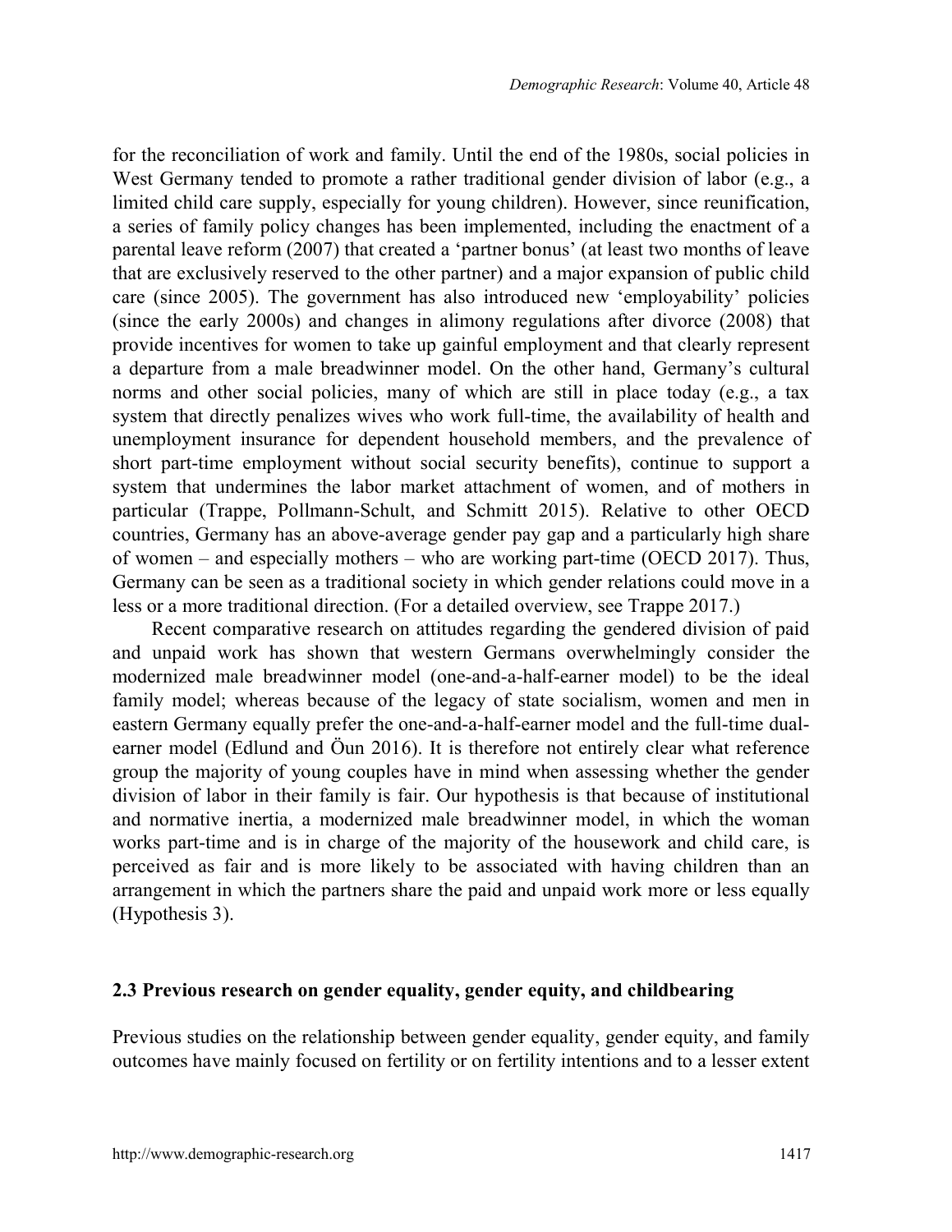on relationship satisfaction and partnership stability. The overall emphasis in the existing research on fertility stems from the insight that gender equity is the essential element of fertility decisions that is still missing in many low-fertility contexts, such as Germany (Mills et al. 2008). Studies that have examined the relationship between gender equity, gender equality, and fertility in European countries, Australia, Japan, and the United States have yielded mixed results. While the majority of these studies have found that couples with a more gender-equal division of labor have higher fertility (Brodmann, Esping-Andersen, and Güell 2007 for Denmark; Cooke 2004 for Germany; Cooke 2009 for Italy; Dommermuth, Hohmann-Marriott, and Lappegård 2017 for Norway; Goldscheider, Bernhardt, and Brandén 2013 for Sweden; Jansen and Liefbroer 2006 for the Netherlands; Miettinen, Lainala, and Rotkirch 2015 for Finland; Mills et al. 2008 for Italy; Nagase and Brinton 2017 for Japan; Torr and Short 2004 for the United States), other studies have not confirmed this association (Cooke 2009 for Spain; Craig and Siminski 2010 and Luppi 2016 for Australia; Torr and Short 2004 for the United States). It is likely that the discrepancies in these findings are attributable not only to contextual differences but also to measurement issues.

#### **2.4 Measurement issues**

Some scholars have pointed out that measuring gender equality and equity can be complex, especially in relation to fertility, and that the results can vary by parity and gender as well as by societal context (Aassve et al. 2015 for five countries; Neyer, Lappegård, and Vignoli 2013 for 11 countries). Because of the large number of measurement issues that have arisen in this field of study, the extent of these differences has been difficult to assess.

Measuring gender equity is very challenging because the concept relies on an understanding of gender equality that stresses fairness and social justice (Mencarini 2018; Neyer, Lappegård, and Vignoli 2013). Satisfaction with a given division of labor is sometimes used to measure gender equity (Dommermuth, Hohmann-Marriott, and Lappegård 2017), but this indicator is only an approximation of the perception of equity, as it is based on the assumption that people would not be satisfied with a division of labor that they perceived as unjust. Recent research has attempted to capture equity empirically by distinguishing between previous expectations and the actual division of housework (Goldscheider, Bernhardt, and Brandén 2013), between attitudes regarding gender equality and the actual division of household labor (Aassve et al. 2015), or between attitudes regarding gender equality and the division of paid and unpaid work (Oláh and Gähler 2014). Thus, the degree of consistency or inconsistency between prior attitudes and actual behavior has been used to capture equity. In most of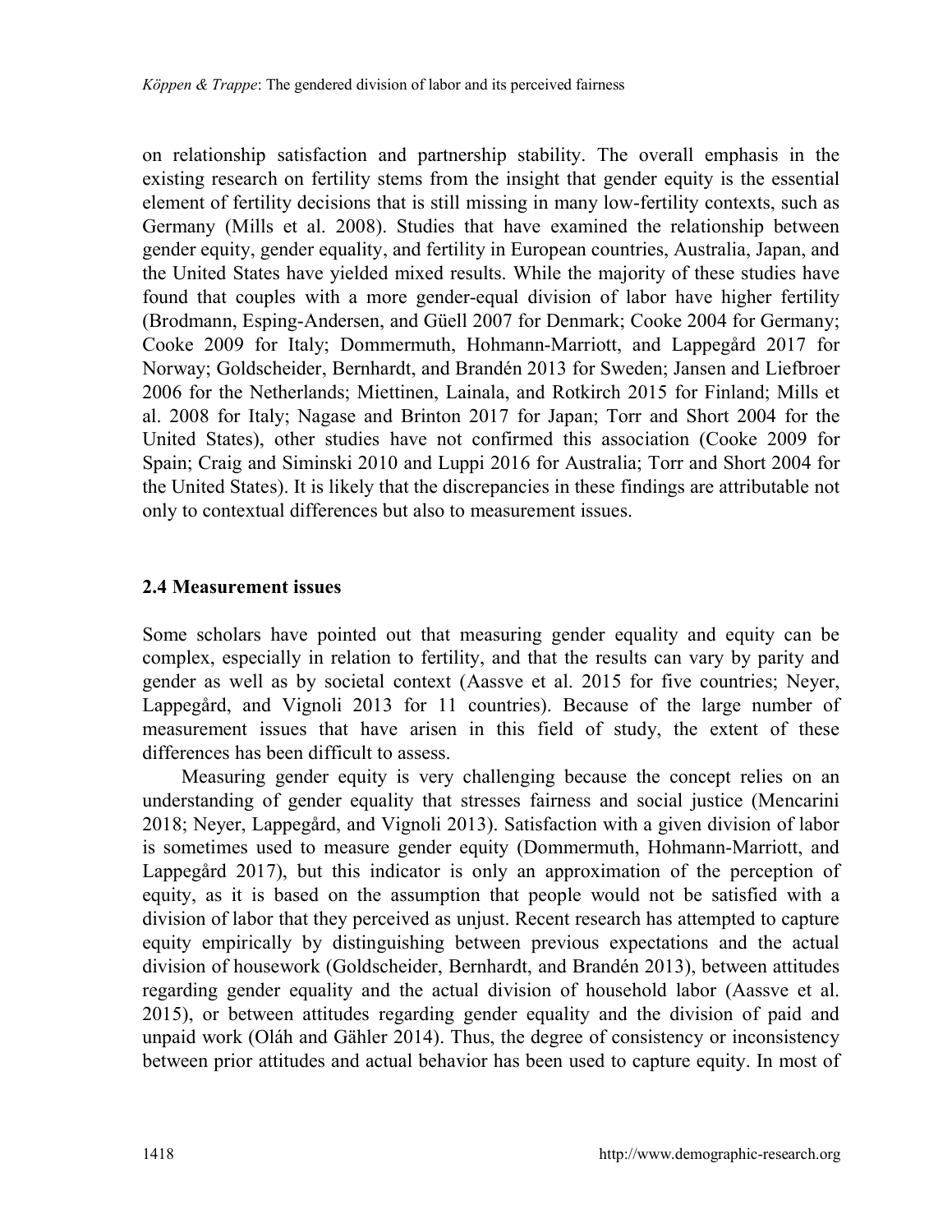these analyses, attitudes regarding gender equality were measured at one point in time, and actual behavior was measured three or four years later. Consequently, this approach neglects the possibility that individuals' attitudes, as well as their division of paid and unpaid work, might change over time. This might be an unrealistic assumption, particularly as people experience life-changing events, such as the transition to parenthood (Baxter et al. 2015).

In our view, the perception of fairness is a direct and theoretically meaningful measure for capturing equity, especially if measured repeatedly and contrasted with indicators of the actual division of employment, housework, and child care. Only a few datasets contain the information needed to assess the relative impact of the actual division of labor and its perceived fairness on the transition to childbearing. As Huinink and Feldhaus (2009: 319) emphasize, "It is not enough to measure characteristics of actors or family units at one point in time and predict 'outcomes' for actors or family units at a later time point without an examination of the whole processes evolving over a period of time." In this study, we aim to overcome some of the serious measurement issues mentioned above by accounting for the effects of the dynamics of the division of paid and unpaid work, and perceptions of the fairness of this division, on the transition to a first or a second birth over the life course. In that sense, our data comes close to what Mencarini (2018: 5) describes as ideal data to delineate the effects of gender equality and gender equity on individuals' fertility decisions.

## **3. Data and methods**

### **3.1 Data and analytic sample**

The analyses are based on data from the German Family Panel (Panel Analysis of Intimate Relationships and Family Dynamics, or pairfam), a multidisciplinary, longitudinal study of partnership and family dynamics in Germany (Brüderl et al. 2018a; Huinink et al. 2011). Survey data is collected annually from a nationwide random sample of more than 12,000 individuals of the birth cohorts 1971–1973, 1981– 1983, and 1991–1993. To allow for more in-depth comparisons of family dynamics in eastern and western Germany, a subsample (DemoDiff) was drawn in 2009/2010; it oversampled eastern Germans of the cohorts 1971–1973 and 1981–1983 (Kreyenfeld et al. 2012). For this analysis, we have pooled data from wave 1 (2008/2009) to wave 9 (2016/2017). As respondents can enter our sample several times, depending on how often they participated in the survey, they can contribute up to nine years of data points.

Our sample includes women and men living in a coresidential heterosexual union. While the fertility histories are collected retrospectively and are then complemented at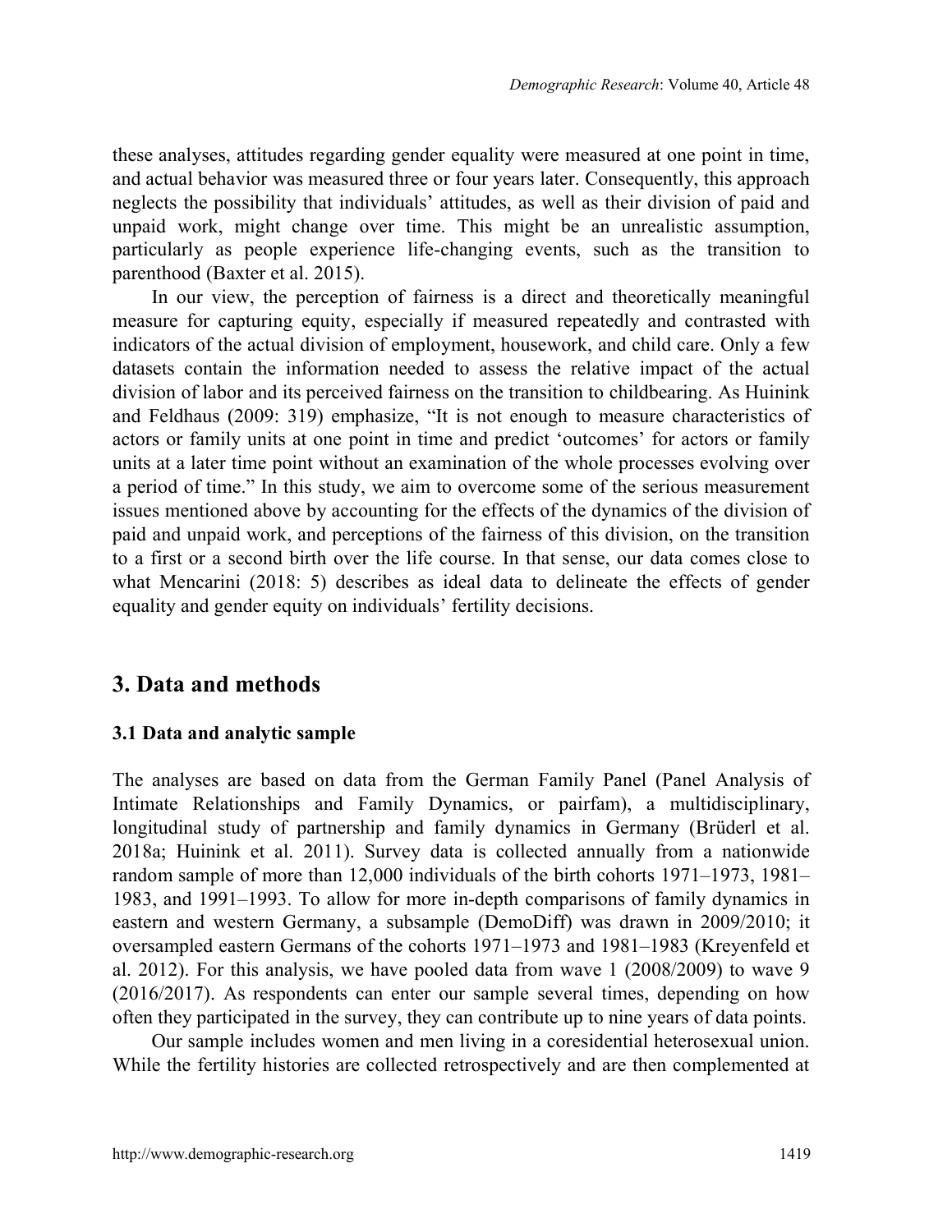each panel wave, the crucial information on levels of gender equality and gender equity among the couples has to be taken from the prospective panel waves. Childless cohabiting or married couples at any wave are studied for the transition to a first birth. Coresiding couples with one common child born before or after the start of the panel are considered at risk for the transition to a second birth at any of the waves. According to the sample selection criteria, the couples can enter the two analytic samples of childless couples and one-child parents at any wave, and they can leave the samples uponthe birth of a first or second child, due to panel attrition<sup>3</sup> or if they split up at any time during the panel. The data structure thus corresponds to an unbalanced panel.

We excluded respondents of the 1970s birth cohorts because they had an average age of 36 when the panel started and had thus largely completed their transitions to parenthoodand to family extension.<sup>4</sup> Our sample therefore includes respondents of the birth cohorts 1981–1983 and, to a lesser extent because of their young ages, 1991– 1993.

Within each couple, only one partner was interviewed. Our final sample includes 1,927 childless couples and 975 one-child parents (see Table 1). The overrepresentation of women indicates that the women were, on average, younger than the men at childbirth. Over the nine years of the panel observation, 29% of the childless couples in our sample had a first child, while 50% of the one-child couples had a second child. The high share of parents who had a second child reflects the two-child norm in Germany and is in line with official statistics: Around 50% of the women born in the first half of the 1980s who had one child had transitioned to a second birth by 2016 (Federal Statistical Office of Germany 2017).

|                         | <b>Childless couples</b> | One-child couples |  |
|-------------------------|--------------------------|-------------------|--|
| Men (in %)              | 45                       | 40                |  |
| Women (in %)            | 55                       | 60                |  |
| Person-years (subjects) | 6,683 (1,927)            | 3,392 (975)       |  |
| Events                  | 568 first births         | 492 second births |  |

#### **Table 1: Sample size and number of events**

*Source*: German Family Panel 2008/2009–2016/2017 (waves 1–9), cohorts 1981–1983, 1991–1993.

<span id="page-9-0"></span><sup>&</sup>lt;sup>3</sup> Of the original sample of the two younger cohorts, more than half of the respondents were lost over the course of six waves, which is within the normal range for panel studies in Germany with this duration, particularly for this age group (Müller and Castiglioni 2015).

<span id="page-9-1"></span><sup>4</sup> Before wave 1, almost 75% of the 1970s birth cohorts had already had one child, and 47% had had two children. The share of respondents with at least one child before the start of the panel is much smaller within the two younger cohorts: One-quarter of the 1980s cohorts had given birth to a first child before wave 1 (15% of men, 38% of women), while 10% had given birth to a second child (5% of men, 15% of women). Only three respondents born between 1991 and 1993 were already parents before the panel started. Therefore, problems resulting from the late entry into the risk set are much reduced.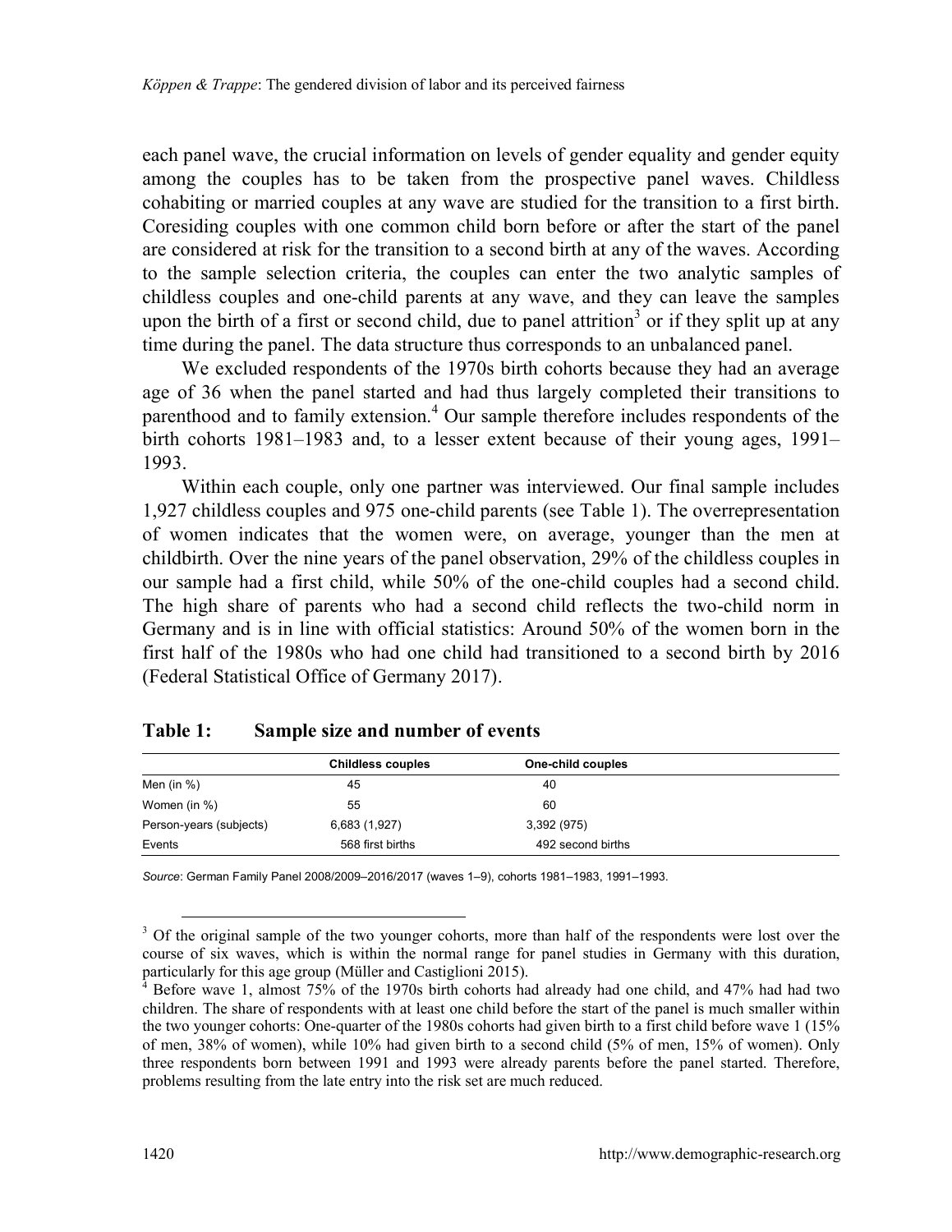## **3.2 Variables and analytical strategy**

## **3.2.1 Dependent variable**

We have information on whether a birth occurred between wave x-1 and wave x or whether the respondent or the respondent's partner was pregnant at wave x. For the multivariate analysis, two dependent variables are studied: (1) being pregnant with or having a first child and (2) being pregnant with or having a second child with the same partner. Censoring occurs in case of separation or if the respondent continues the relationship with the current partner without experiencing any of the transitions of interest.

## **3.2.2 Explanatory variables**

Our analysis includes four main explanatory variables that are time-varying: a couple's employment arrangement, a couple's division of child care, a couple's division of housework, and the respondent's overall perception of fairness. The first variable is broken down into the five most common employment constellations within which parttime and full-time employment are distinguished based on respondents' selfassessments. Housework encompasses routine chores, such as doing the laundry, cooking, and cleaning.<sup>[5](#page-10-0)</sup> The division of housework and child care has been recoded into the categories of completely or mainly done by the woman or the man, as compared to being shared roughly equally.<sup>[6](#page-10-1)</sup> The perception of fairness regarding the division of domestic and paid work was measured using the following question: "Looking at both housework and paid work: How fair is the division of labor between you and your partner?"<sup>7</sup>The possible responses were: I do "much more than," "a bit more than," "about," "a bit less than," or "much less than" my fair share. A new variable that collapses the categories of "much" and "a bit" and that takes into account the respondent's gender has been constructed. Thus, this variable indicates whether the division was seen as unfair to the woman, unfair to the man, or fair to both. The information used for the generation of the main explanatory variables was collected yearly, with the exception of information on the perception of equity, which was collected every other year. If this information was lacking, we took the value from the

<span id="page-10-0"></span><sup>&</sup>lt;sup>5</sup> Because our focus is on routine chores that have to be done regularly, we excluded occasional tasks, such as making repairs and handling administrative matters.

<span id="page-10-1"></span><sup>&</sup>lt;sup>6</sup> The aggregation of categories was necessary to ensure a sufficient number of cases in analyses separated by

<span id="page-10-2"></span>gender.<br><sup>7</sup> Interestingly, and in contrast to much of the previous research on the impact of the equity perception on family outcomes (Luppi 2016), this variable includes paid work but does not consider child care.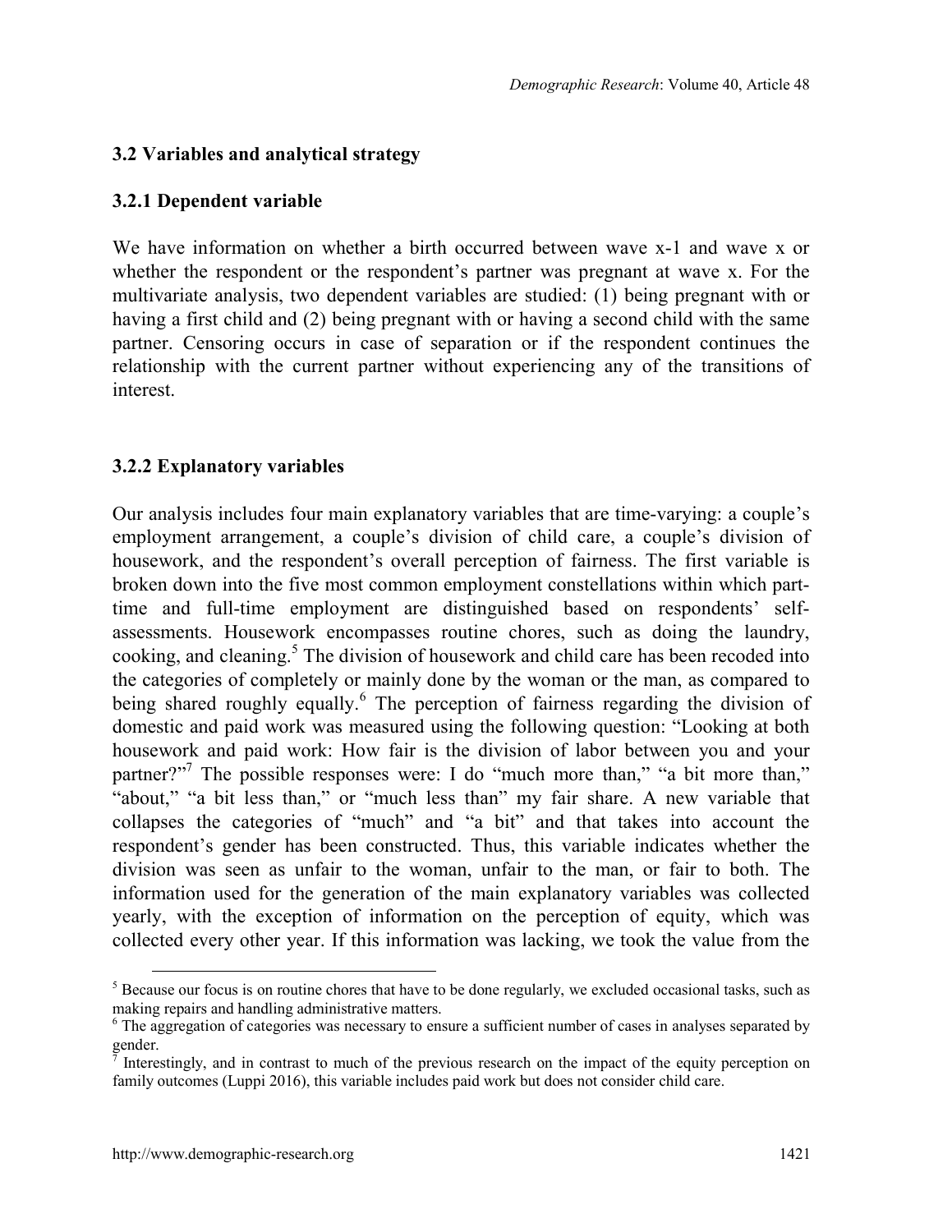previous wave. Including these four main explanatory variables as time-varying indicators that were measured over up to nine years enables us to investigate the processual nature of gender inequality and gender equity, and their impact on childbearing over the life course.<sup>[8](#page-11-0)</sup> To avoid problems of reverse causality, any timevarying information in the explanatory variables has been lagged by one year prior to the transition of interest.

#### **3.2.3 Other variables**

We also controlled for a host of other time-varying variables that were identified in previous research as important for fertility: duration of cohabitation, age of the respondent, age of the first child, whether the respondent is in a marital or a nonmarital union, the self-assessed importance of having children and having a career,<sup>[9](#page-11-1)</sup> and the highest vocational degree of the respondent and the partner. The time-constant variables include gender and the respondent's country or region of birth.

We first present our descriptive findings on the composition of the couples. The descriptive information is displayed as weighted estimates. Here, we use a combination of a design and a poststratification weight that accounts for the oversampling of eastern Germany in the sample (Brüderl et al. 2018b). Finally, the determinants of family formation and the transition to a second birth are examined in a multivariate framework. Based on previous research (Aassve et al. 2015; Goldscheider, Bernhardt, and Brandén 2013; Neyer, Lappegård, and Vignoli 2013), we present our models for all respondents as well as separately for women and men and by parity. To run separate analyses by gender and by parity takes into account a potentially varying impact of gender equality and gender equity as well as the differential timing of births over the life course. Since the perception of fairness was surveyed every other year, a sensitivity analysis has been conducted by removing the data from the years when this information had not been collected. However, the main results remained stable. Another robustness check has been done because of the relatively young age of our respondents. Members of the 1980s cohorts were on average between 34 and 35 years old when the observation period ended, while members of the 1990s cohorts were ten years younger, thus contributing far fewer events to the analysis. Restricting the analysis to women and men born in the years 1981–1983 basically yielded the same results as the total sample.

<span id="page-11-0"></span><sup>&</sup>lt;sup>8</sup> Multicollinearity between the four main explanatory variables is only moderate.

<span id="page-11-1"></span><sup>&</sup>lt;sup>9</sup> At each wave, respondents were asked to distribute 15 points among five life goals according to their current importance. Out of those five items, the following two were selected: "pursuing my education or career interests" and "having a(nother) child." The scales have been recoded to a value range between 0 and 10.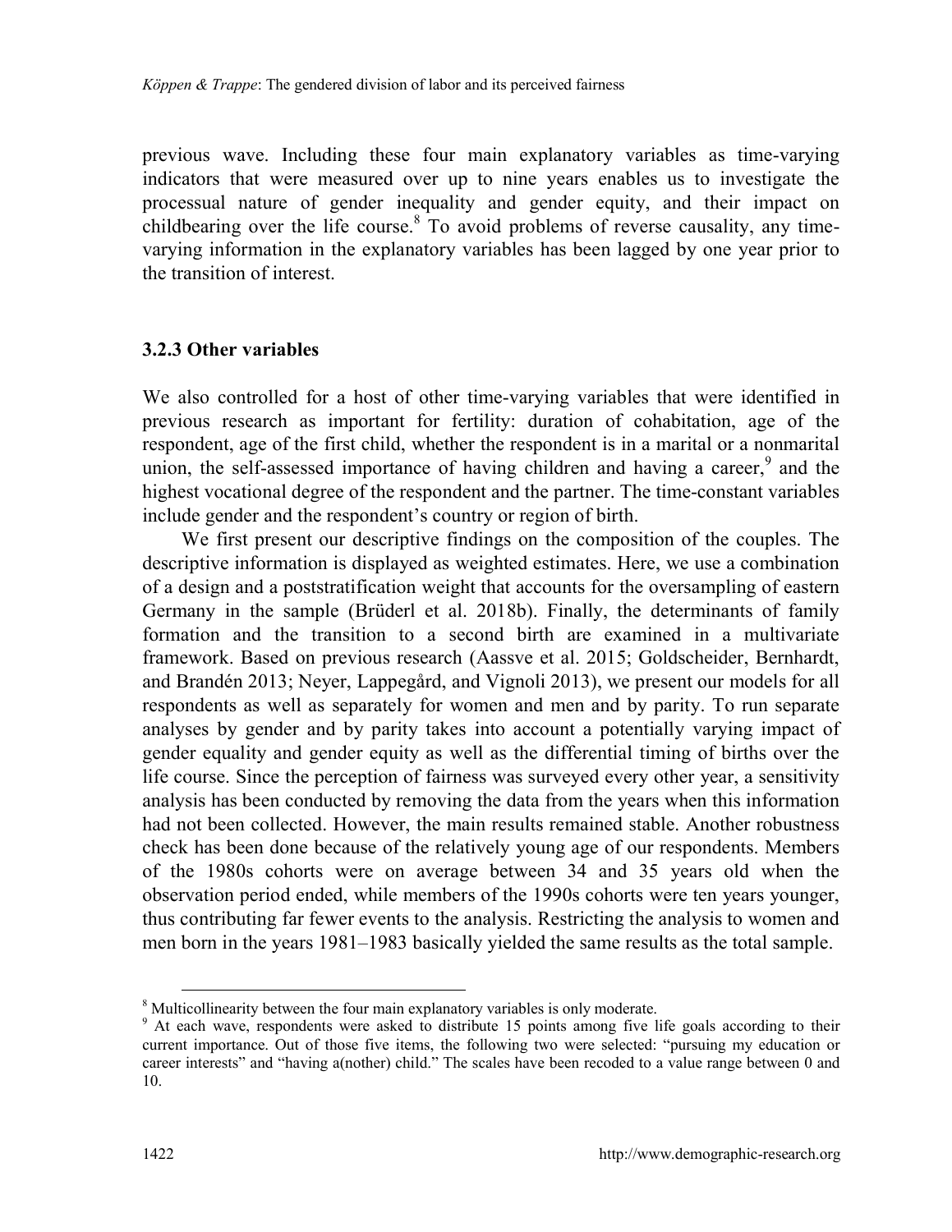We use discrete-time logistic regression models to estimate the transition to a first pregnancy/birth for the childless couples and to a second pregnancy/birth for the onechild parents. This method easily accounts for censoring, and it allows us to measure the risk of an event at each time point (i.e., yearly). Moreover, this approach enables us to measure how both time-varying and time-constant characteristics affect the odds of having a (further) child (Allison 1984). To account for multiple observations of identical respondents in the sample, robust standard errors were calculated. As the results turned out to be robust to different specifications, we decided against a stepwise modeling procedure.

# **4. Results**

## **4.1 Descriptive findings**

In this section, we highlight the main explanatory variables. Table 2 provides a descriptive overview of all the variables used in the analyses. The couples' employment arrangements differed in the expected ways, depending on whether they had children. The share of couples in which both partners were working full-time was much higher among the childless couples than among the parents (38% versus 10%). Similarly, the share of the couples in which the male partner was working full-time and the female partner was working part-time or was on parental leave was especially large among the parents. By contrast, a larger share of the childless couples than the parents reported that at least one partner was (still) in education. Among childless couples, more than half of the respondents reported that they were sharing the housework about equally, while almost 40%, particularly among female respondents, conceded that the woman was doing most or all of the housework. In comparison, less than one-third of the parents said they were sharing the housework equally, with more than 70% (even more among female respondents) reporting that the woman was doing most or all of the routine housework. It appears that the fathers were only slightly more involved in child care than in housework, with 28% of the parents saying that the division of child care was about equal but with 70% conceding that the woman was doing most of the child care.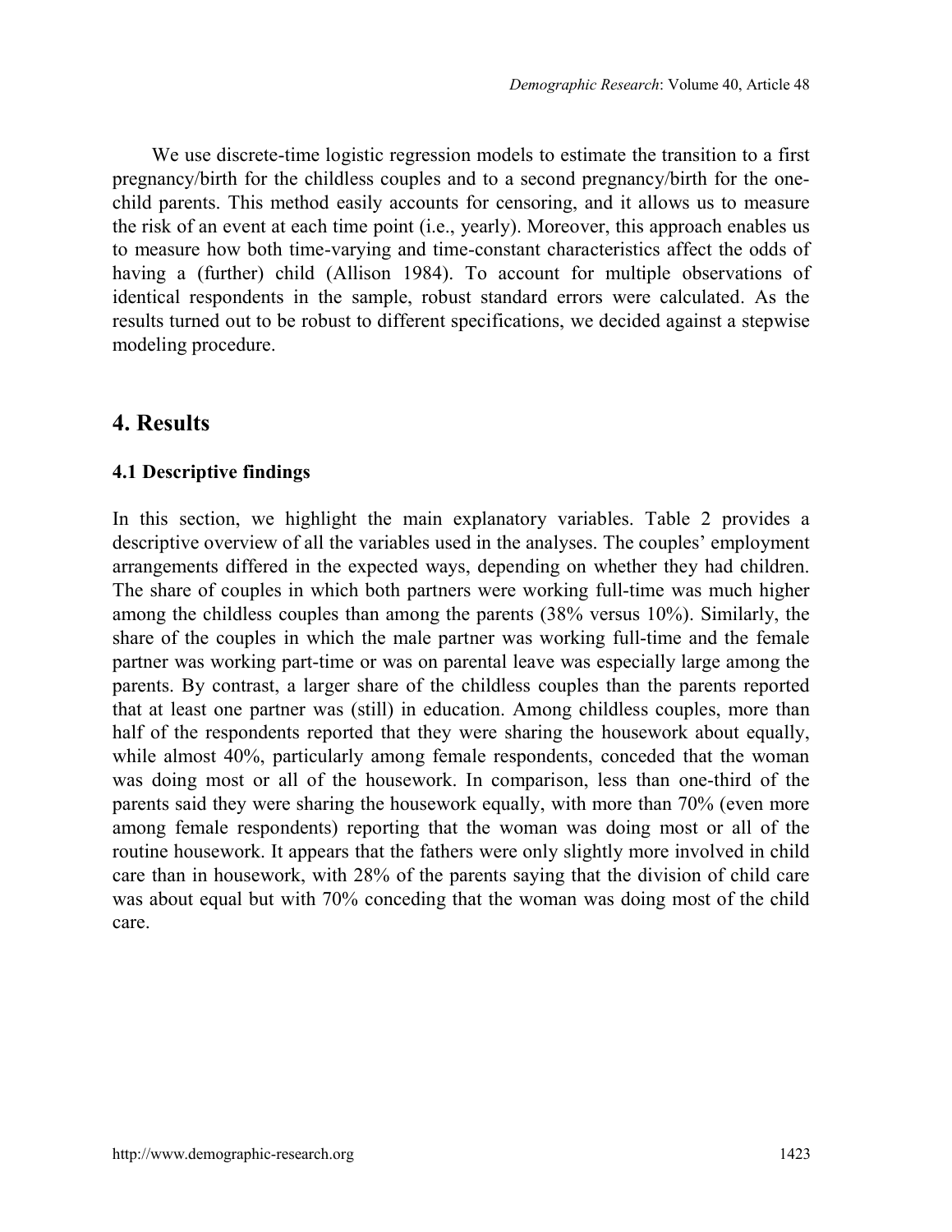|                                                                        | <b>Childless couples</b> |                          |                          | One-child couples        |                          |                |  |
|------------------------------------------------------------------------|--------------------------|--------------------------|--------------------------|--------------------------|--------------------------|----------------|--|
|                                                                        | All                      | Men                      | Women                    | All                      | Men                      | Women          |  |
| Couples' employment arrangements                                       |                          |                          |                          |                          |                          |                |  |
| Both work full-time                                                    | 38                       | 37                       | 39                       | 10                       | 9                        | 11             |  |
| Man works full-time/woman works part-time<br>or is marginally employed | 5                        | 5                        | 5                        | 18                       | 18                       | 19             |  |
| Man works full-time/woman is on parental<br>leave                      | L.                       | $\equiv$                 | $\overline{\phantom{0}}$ | 43                       | 43                       | 43             |  |
| Man and/or woman in education                                          | 26                       | 30                       | 24                       | 12                       | 14                       | 11             |  |
| Other combinations                                                     | 25                       | 24                       | 26                       | 16                       | 16                       | 17             |  |
| Missing                                                                | 6                        | 5                        | 6                        | $\equiv$                 |                          |                |  |
| Division of housework                                                  |                          |                          |                          |                          |                          |                |  |
| Completely/mainly done by woman                                        | 37                       | 34                       | 39                       | 71                       | 67                       | 74             |  |
| 50/50                                                                  | 53                       | 54                       | 53                       | 26                       | 30                       | 23             |  |
| Completely/mainly done by man                                          | 4                        | 5                        | 3                        | 3                        | 3                        | 3              |  |
| Missing                                                                | 6                        | $\overline{7}$           | 5                        | L.                       |                          |                |  |
| Division of child care                                                 |                          |                          |                          |                          |                          |                |  |
| Completely/mainly done by woman                                        |                          |                          | $\overline{\phantom{0}}$ | 70                       | 68                       | 72             |  |
| 50/50                                                                  | $\overline{\phantom{0}}$ | -                        | -                        | 28                       | 30                       | 26             |  |
| Completely/mainly done by man                                          | L.                       | ÷                        | ÷                        | $\overline{2}$           | $\overline{2}$           | $\overline{2}$ |  |
| Perception of fairness                                                 |                          |                          |                          |                          |                          |                |  |
| Unfair to the woman                                                    | 24                       | 16                       | 29                       | 27                       | 19                       | 33             |  |
| Fair to both                                                           | 62                       | 68                       | 58                       | 69                       | 75                       | 65             |  |
| Unfair to the man                                                      | 6                        | $\overline{7}$           | 5                        | 4                        | 6                        | $\overline{2}$ |  |
| Missing                                                                | 8                        | 9                        | 8                        | $\overline{\phantom{0}}$ | -                        |                |  |
| Years since age 14/since first birth (mean)                            | 11.7                     | 12.3                     | 11.2                     | 1.3                      | 1.2                      | 1.4            |  |
| For birth cohort 1981-1983                                             | 14.6                     | 14.8                     | 14.4                     | 1.4                      | 1.2                      | 1.5            |  |
| For birth cohort 1991-1993                                             | 6.7                      | 6.9                      | 6.6                      | 0.6                      | 0.6                      | 0.5            |  |
| Duration of cohabitation in years (mean)                               | 2.4                      | 2.3                      | 2.5                      | 4.9                      | 4.6                      | 5.1            |  |
| Respondent is a woman (vs. man)                                        | 58                       | $\overline{\phantom{0}}$ | $\overline{\phantom{0}}$ | 58                       | $\overline{\phantom{0}}$ |                |  |
| Place of birth                                                         |                          |                          |                          |                          |                          |                |  |
| Western Germany                                                        | 82                       | 80                       | 84                       | 65                       | 67                       | 63             |  |
| Eastern Germany                                                        | 9                        | 11                       | $\overline{7}$           | 18                       | 17                       | 19             |  |
| Abroad                                                                 | 9                        | 9                        | 9                        | 17                       | 16                       | 18             |  |
| Couple is cohabiting (vs. married)                                     | 79                       | 80                       | 79                       | 30                       | 32                       | 28             |  |
| Importance of children (mean, 0-10 with<br>10 as most important)       | 1.0                      | 1.0                      | 1.1                      | 1.7                      | 1.6                      | 1.8            |  |
| Importance of a career (mean, 0-10 with<br>10 as most important)       | 2.5                      | 2.6                      | 2.4                      | 1.9                      | 2.1                      | 1.7            |  |
| Couples' education                                                     |                          |                          |                          |                          |                          |                |  |
| Both no degree                                                         | 18                       | 20                       | 15                       | 8                        | 9                        | $\overline{7}$ |  |
| Both vocational degree                                                 | 26                       | 28                       | 26                       | 41                       | 44                       | 40             |  |
| Both university degree                                                 | 14                       | 11                       | 16                       | 15                       | 13                       | 17             |  |
| Her education lower than his                                           | 25                       | 23                       | 26                       | 22                       | 24                       | 20             |  |
| His education lower than hers                                          | 17                       | 18                       | 17                       | 14                       | 10                       | 17             |  |
| N (person-years)                                                       | 6.683                    | 3.029                    | 3.654                    | 3.392                    | 1,315                    | 2.077          |  |

## **Table 2: Descriptive statistics (column percentages)**

*Source*: German Family Panel 2008/2009–2016/2017 (waves 1–9), cohorts 1981–1983, 1991–1993, weighted results.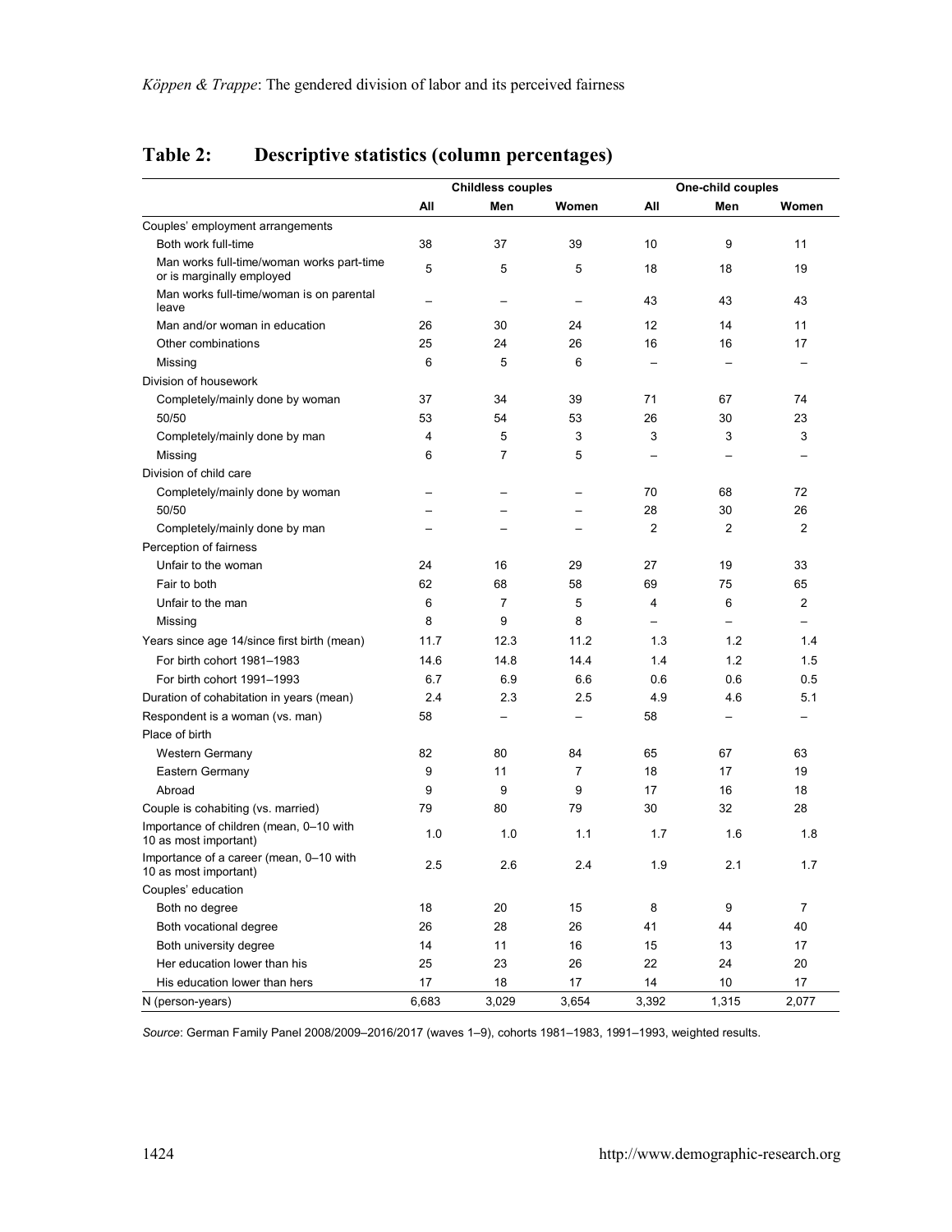Surprisingly, despite the huge differences between the childless couples and the parents in the actual division of work, the overall perception of the fairness of the division of paid and domestic work differed only slightly between the two groups. In line with previous research on this paradoxical situation (Perales, Baxter, and Tai 2015; Ruppanner, Bernhardt, and Brandén 2017; Trappe and Köppen 2014), we find that about two-thirds of all the couples in the sample said they consider their division of labor fair, with an even higher share among the one-child parents. Less than one-third said they believe their division of labor is unfair to the woman. However, there are distinct gender differences, with female respondents reporting considerably more often than male respondents that the division of paid and unpaid work is unfair to the woman. Overall, these findings confirm our assumption that in Germany, women do most of the housework and child care, and that most couples accept this arrangement.

#### **4.2 Multivariate results: Determinants of the first birth and the second birth**

The results of the discrete-time logistic regression analyses are presented with an emphasis on the main explanatory variables that focus on the division of work and perceptions of the fairness of this arrangement (Table 3). Regression results in Table 3 are provided as relative odds, with indicators of various levels of significance. Untransformed coefficients and the full range of standard errors can be found in the Appendix (Tables A-1 and A-2). First we comment on the results for childless couples and point out potential differences between female and male respondents. We then discuss the findings for one-child parents.

### **4.2.1 Transition to first birth**

A couple's employment arrangement had a moderate impact on the odds of transitioning to a first birth. As long as one of the partners was (still) in education, the transition rate of having a first child was reduced. The effect reached statistical significance among male respondents only, possibly reflecting that female respondents were partnered with somewhat older men on average. This pattern mirrors the general perception that education and family formation are difficult to reconcile and that having entered the labor force is a prerequisite for starting a family. Contrary to Hypothesis 3, we find no significant differences in the odds of family formation between the couples in which both partners were working full-time and those in which the woman was working part-time. However, this might be more relevant for the extension of a family than for family formation. Interestingly, the division of household labor had a slightly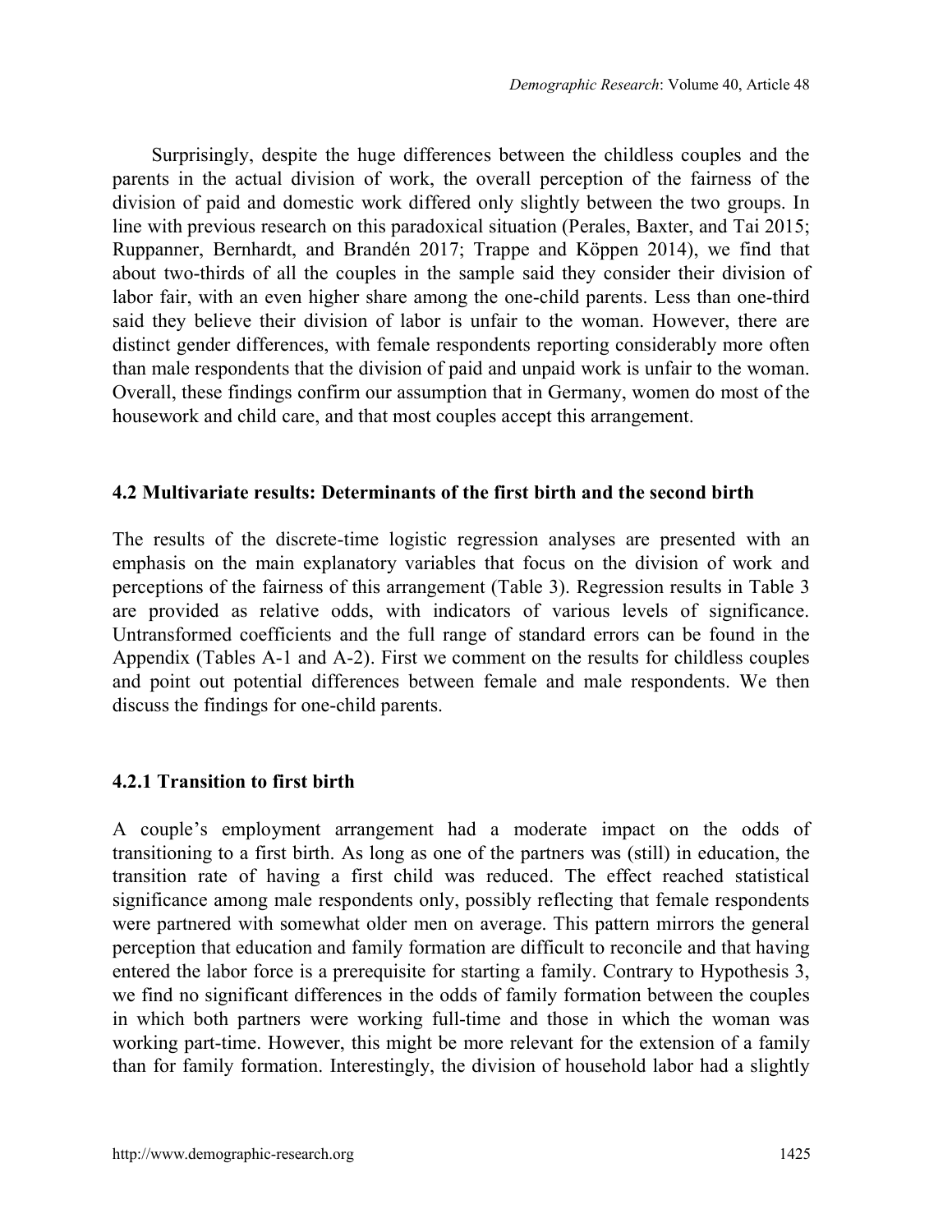positive impact on the rate of transition to a first birth: Couples in which the woman was doing the bulk of the routine housework were significantly more likely to have started a family than those in which the housework was shared about equally. Presumably due to the relatively small sample size, this effect is only marginally significant in Model 1 but points in the same direction among female and male respondents. In line with our expectation (Hypothesis 1), we find that net of the actual division of paid and unpaid work, the perception of the fairness of this arrangement mattered. The odds of having a first child were about 20% lower among respondents who indicated that they perceive their division of labor as unfair to the woman than among those who said they perceive it as fair to both.

To better understand the somewhat contradictory results for the measures of couples' employment arrangements, division of housework, and perception of fairness, we specified models containing two-way interactions between each two of these measures. As the inclusion of the interaction terms did not add to the explanatory power of the models, this indicates that the effects of the variables are additive rather than multiplicative. However, a closer descriptive inspection of the interrelations between paid work, housework, and fairness perception suggests that working hours mattered. If both partners worked full-time, the woman did the majority of housework, and this was considered fair to both, men worked on average almost six hours longer than women (45.5 hours versus 39.9 hours). If such a constellation was perceived as unfair to the woman, working hours differed to a lesser extent (43.6 hours for men versus 41 hours for women). This hints at the idea of distributive justice: Among full-time working couples with differential working hours, gainful employment might be traded against housework to maintain an overall sense of fairness.

Other variables that turned out to be important for the transition to a first birth among childless couples were partly demographic. Being older and being married increased the odds of a first birth. It thus appears that in a social context in which marriage is clearly supported by law and the social security system, as is the case in Germany, marriage is still the most preferred relationship form among couples who are starting a family. The couples in which the female partner had a lower educational degree than the male partner had lower transition rates to parenthood than the couples in which both partners had a vocational degree. If both partners had a university degree, they transitioned faster to parenthood, probably indicating 'a catching up' after having left the educational system. It is noteworthy that respondents who said in a prior wave that they place a high degree of importance on having children were also more likely to make this transition. In other words, there was self-selection into parenthood. On the other hand, those who reported that they place a high degree of importance on having a career transitioned to a first birth considerably more slowly than others. A significant negative impact of a career orientation is found for women only. Again, it appears that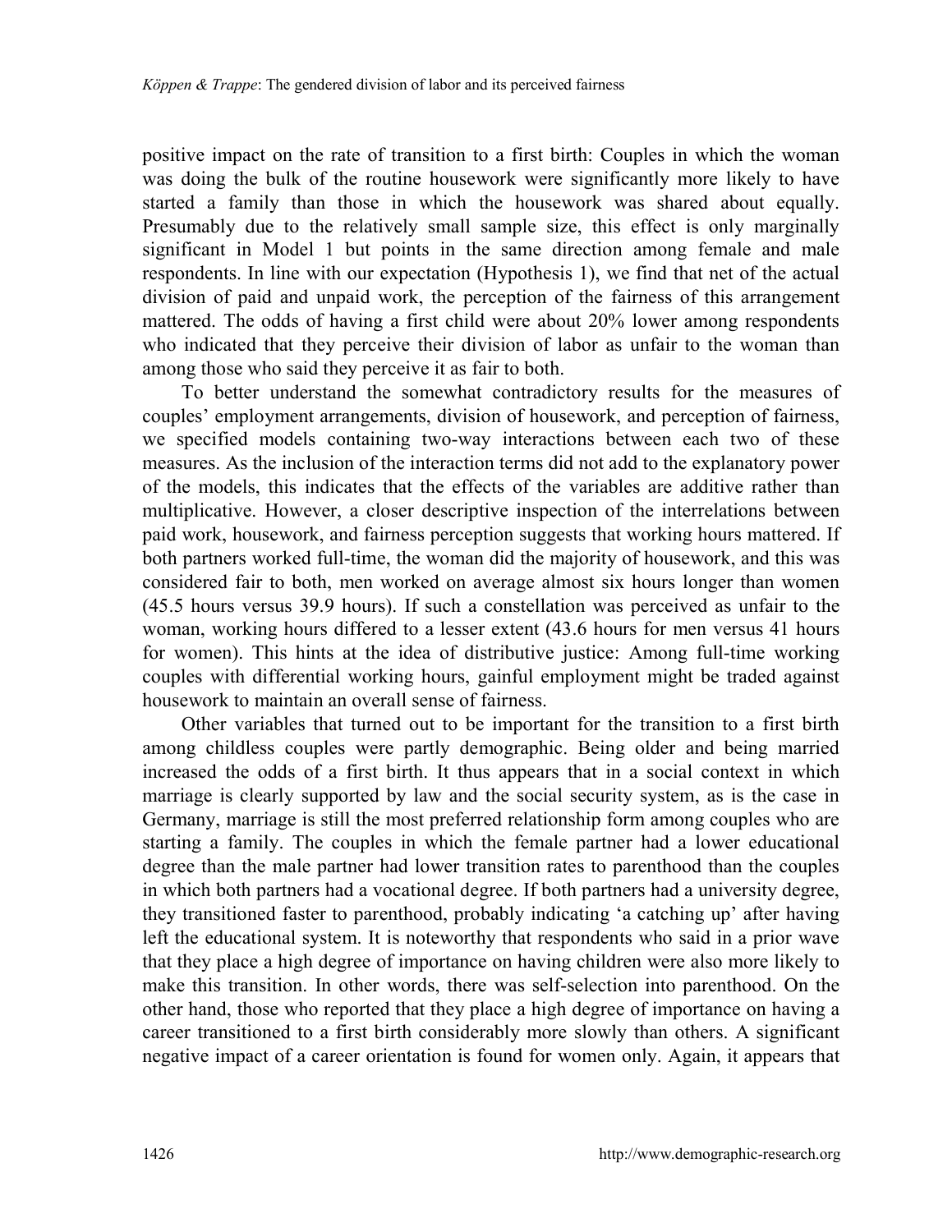Germany's cultural norms and long-standing legacy of social policies that favor a clear gender division of labor continue to make combining work and family life rather difficult for women in particular.

#### **4.2.2 Transition to second birth**

We find that the main explanatory variables for gender equality and gender equity among couples had small and unexpected effects on the transition to a second birth among the parents with one common child. Couples in which women were working reduced hours did not differ significantly from couples in which both partners were working full-time in their odds of a second birth (Hypothesis 3), but couples in which the woman was still on parental leave transitioned more slowly to a second birth than full-time working couples. This might be related to the expansion of public child care (since 2005) and the enactment of a parental leave reform (2007) in Germany, which both supported comparatively short employment interruptions and mothers' earlier return to the labor market (Geyer, Haan, and Wrohlich 2015). As for the transition to family formation, couples in which the woman was doing the lion's share of housework had higher odds of a second birth than those couples who shared it about equally. Neither the division of child care nor the fairness perception had a noticeable impact on the odds of family extension for couples with one common child. The absence of such effects is surprising and is in contrast to our expectation that the perception of the fairness of the division of gainful employment and domestic work is increasingly important for fertility transitions over the life course (Hypothesis 2). Instead, our findings suggest that couples transitioned even faster to a second birth when women did most of the routine housework and that the perceived fairness of the division between paid and unpaid work did not matter at all. Thus, whereas research in other countries, such as Denmark, has shown that couples bargain over family extension, this does not appear to be the case in Germany (Brodmann, Esping-Andersen, and Güell 2007).

Being in a longer-lasting coresidential union increased the odds of a second birth, while eastern Germans show a lower transition rate than western Germans. As for the transition to family formation, we find that marital status and the self-assessed importance of children were relevant for family extension. The parents who were still in a nonmarital union had lower odds of a second birth than those who were married. The women and men who said they see having children as an important life goal transitioned faster to a second birth. Solely women who reported that they place greater emphasis on having an occupational career had a significantly reduced transition rate to a second birth, which again points to the difficulties women in particular face in pursuing a career while raising children. Interestingly, our findings indicate that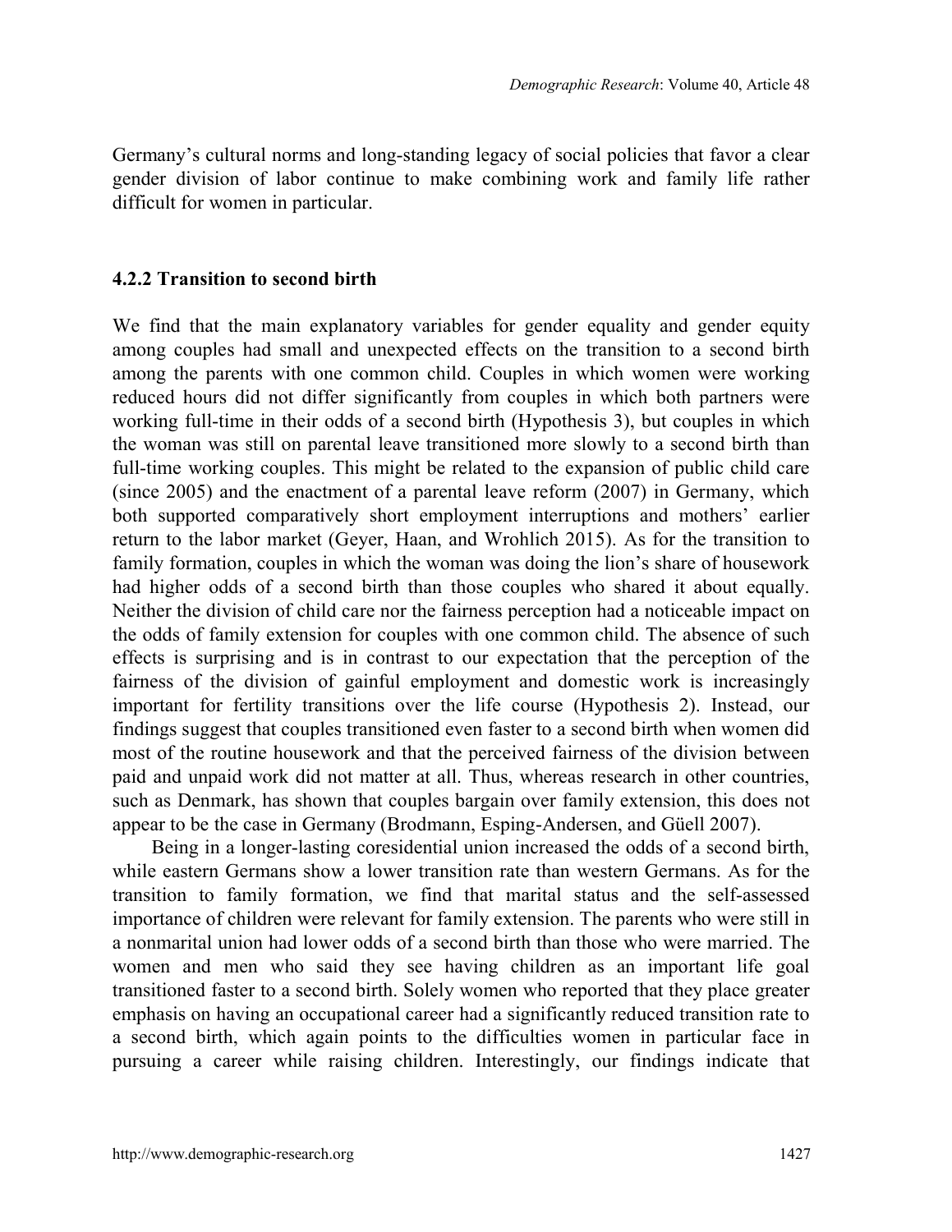education had pronounced effects: Compared to the couples with vocational degrees, the couples in which both partners' education diverged or in which both partners had a university degree transitioned to a second child faster. When we look at the latter effect more closely, we see that most of these respondents had a technical college degree, which takes less time to complete than a university degree. In addition, previous research has shown a positive association between education and higher-order births in western Germany, mostly due to the closer spacing of children within this educational group but also due to selection effects and the importance of having a well-educated male breadwinner in the family (Kreyenfeld 2002; Köppen 2006).

An additional descriptive analysis that included data on only the 207 couples who had given birth to a first and a second child since the collection of the prospective panel data started reveals a considerable and even more pronounced trend toward a traditional gendered division of paid work and housework over the course of family formation and extension than the findings in Table 2 suggest. For instance, before the birth of the first child, 49% of the couples reported that they were sharing routine housework about equally, whereas before the birth of the second child, this proportion had halved. However, 68% of the respondents indicated that they considered their division of labor fair before their first child was born, and 72% said they considered this division fair after the birth. Although these findings are based on a small and selective sample, they are important because they exemplify that it is not only the actual division of work within a couple that changes in the course of family formation but also the normative frames used to assess fairness.

|                                                         |          | <b>Transition to first birth</b> |         | <b>Transition to second birth</b> |         |           |  |
|---------------------------------------------------------|----------|----------------------------------|---------|-----------------------------------|---------|-----------|--|
|                                                         | All      | Men                              | Women   | All                               | Men     | Women     |  |
|                                                         | Model 1  | Model 2                          | Model 3 | Model 4                           | Model 5 | Model 6   |  |
| Couples' employment arrangements (ref.: both full-time) |          |                                  |         |                                   |         |           |  |
| Man full-time/woman part-time or<br>marginally employed | 0.99     | 0.92                             | 1.02    | 0.87                              | 1.21    | 0.72      |  |
| Man full-time/woman on parental leave                   | -        | -                                | -       | $0.48***$                         | 0.75    | $0.36***$ |  |
| Man and/or woman in education                           | $0.72**$ | $0.59**$                         | 0.82    | 0.84                              | 0.91    | 0.84      |  |
| Other combinations                                      | 0.91     | 0.89                             | 0.89    | $0.50***$                         | 0.75    | $0.39***$ |  |
| Division of housework (ref.: 50/50)                     |          |                                  |         |                                   |         |           |  |
| Completely/mainly done by woman                         | $1.22*$  | 1.20                             | 1.20    | $1.28**$                          | 1.22    | $1.33*$   |  |
| Completely/mainly done by man                           | 0.86     | 1.03                             | 0.67    | 1.38                              | 0.99    | 1.58      |  |
| Division of child care (ref.: 50/50)                    |          |                                  |         |                                   |         |           |  |
| Completely/mainly done by woman                         |          |                                  |         | 1.10                              | 1.25    | 0.98      |  |
| Completely/mainly done by man                           |          |                                  |         | 0.92                              | 0.71    | 0.98      |  |
| Perception of fairness (ref.: fair to both)             |          |                                  |         |                                   |         |           |  |
| Unfair to the woman                                     | $0.82*$  | 0.75                             | 0.88    | 0.84                              | 0.82    | 0.89      |  |
| Unfair to the man                                       | 1.00     | 0.92                             | 1.07    | 0.93                              | 1.04    | 0.73      |  |

## **Table 3: Discrete-time logistic regression models of transitions to the first birth and the second birth (with robust standard errors)**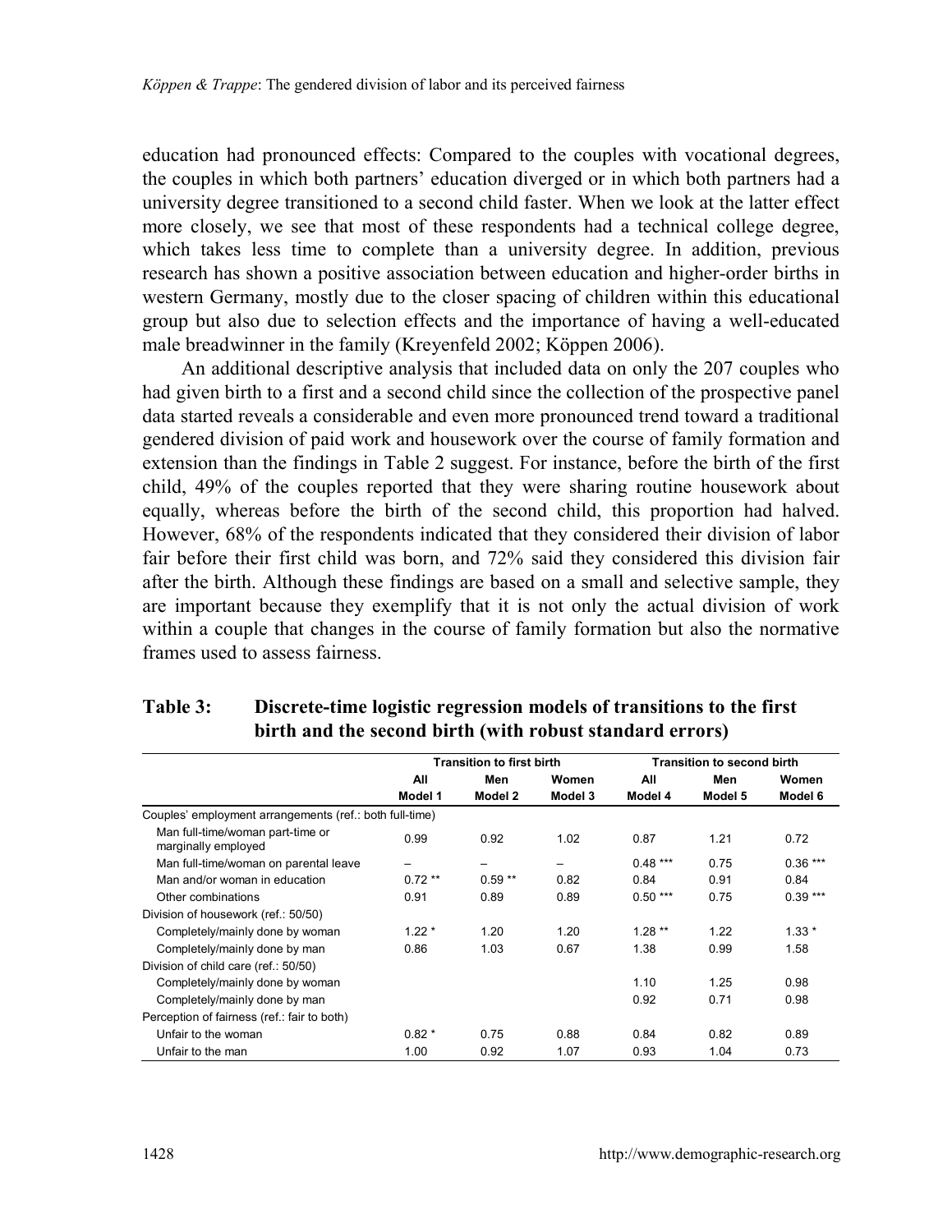|                                                   | <b>Transition to first birth</b> |           |           | <b>Transition to second birth</b> |           |           |  |
|---------------------------------------------------|----------------------------------|-----------|-----------|-----------------------------------|-----------|-----------|--|
|                                                   | All                              | Men       | Women     | All                               | Men       | Women     |  |
|                                                   | Model 1                          | Model 2   | Model 3   | Model 4                           | Model 5   | Model 6   |  |
| Years since age 14/since first birth              | $1.12***$                        | $1.18***$ | $1.08***$ | 1.04                              | 1.04      | 1.04      |  |
| Duration of cohabitation (cont.)                  | 1.00                             | 0.97      | 1.01      | $1.05***$                         | 1.05      | $1.06**$  |  |
| Respondent is a woman (ref.: man)                 | 0.93                             |           |           | 0.87                              |           | -         |  |
| Place of birth (ref.: western Germany)            |                                  |           |           |                                   |           |           |  |
| Eastern Germany                                   | 1.16                             | 1.04      | $1.30*$   | $0.74***$                         | 0.85      | $0.66***$ |  |
| Abroad                                            | 0.88                             | 0.83      | 0.89      | $0.75*$                           | 0.70      | 0.75      |  |
| Couple is cohabiting (ref.: married)              | $0.55***$                        | $0.48***$ | $0.60***$ | $0.50***$                         | $0.52***$ | $0.48***$ |  |
| Importance of children (0-10)                     | $1.52***$                        | $1.55***$ | $1.52***$ | $1.39***$                         | $1.43***$ | $1.36***$ |  |
| Importance of a career (0-10)                     | $0.88**$                         | 0.93      | $0.85**$  | $0.89**$                          | 1.03      | $0.80***$ |  |
| Couples' education (ref.: both vocational degree) |                                  |           |           |                                   |           |           |  |
| Both no degree                                    | 0.83                             | 0.95      | 0.78      | 1.26                              | 1.38      | 1.11      |  |
| Both university degree                            | $1.28*$                          | $1.53**$  | 1.12      | $2.42***$                         | $1.58*$   | $3.07***$ |  |
| Her education lower than his                      | $0.67***$                        | $0.60**$  | 0.71      | $1.53***$                         | 1.35      | $1.58**$  |  |
| His education lower than hers                     | 0.83                             | 1.19      | $0.64***$ | $1.49***$                         | $1.57*$   | $1.46**$  |  |
| Constant                                          | $0.03***$                        | $0.01***$ | $0.04***$ | $0.12***$                         | $0.06***$ | $0.15***$ |  |
| Wald $x^2$                                        | 375.24                           | 214.56    | 201.27    | 209.64                            | 49.74     | 188.34    |  |
| Pseudo $R^2$                                      | 0.13                             | 0.15      | 0.13      | 0.09                              | 0.07      | 0.11      |  |
| Events/person-years                               | 568/6,683                        | 267/3,029 | 301/3,654 | 492/3,392                         | 185/1,315 | 307/2,077 |  |

## **Table 3: (Continued)**

*Note*: Controlled for missing information on employment arrangement, division of housework, and fairness perception (omitted from the table). \*\*\* p < 0.01, \*\* p < 0.05, \* p < 0.1. *Source*: German Family Panel 2008/2009–2016/2017 (waves 1–9), cohorts 1981–1983, 1991–1993.

## **5. Conclusion**

Contrary to our expectations, we find that in our sample of couples in Germany, equality and equity in the family were not necessarily associated with higher levels of fertility. Among these young women and men, the entry into employment of both partners was generally deemed necessary to start a family. In addition, a rather traditional division of domestic labor, in which the woman was doing most of the work, was associated with a higher transition to family formation. Even though more than half of the childless couples reported that they were sharing routine housework rather equally, this arrangement did not foster family formation, as has been shown for Norway (Dommermuth, Hohmann-Marriott, and Lappegård 2017) and for Finland (Miettinen, Lainala, and Rotkirch 2015). The results for Germany suggest that processes of traditionalization that are conducive to family formation start prior to the birth of a first child. It may be the case that couples who intend to start a family soon anticipate their future division of work in the course of this life-changing event and adapt their perceptions of fairness accordingly (Baxter et al. 2015). These results are further backed up by our finding that having a strong career orientation and having a strong family orientation had opposite effects on the transition to parenthood,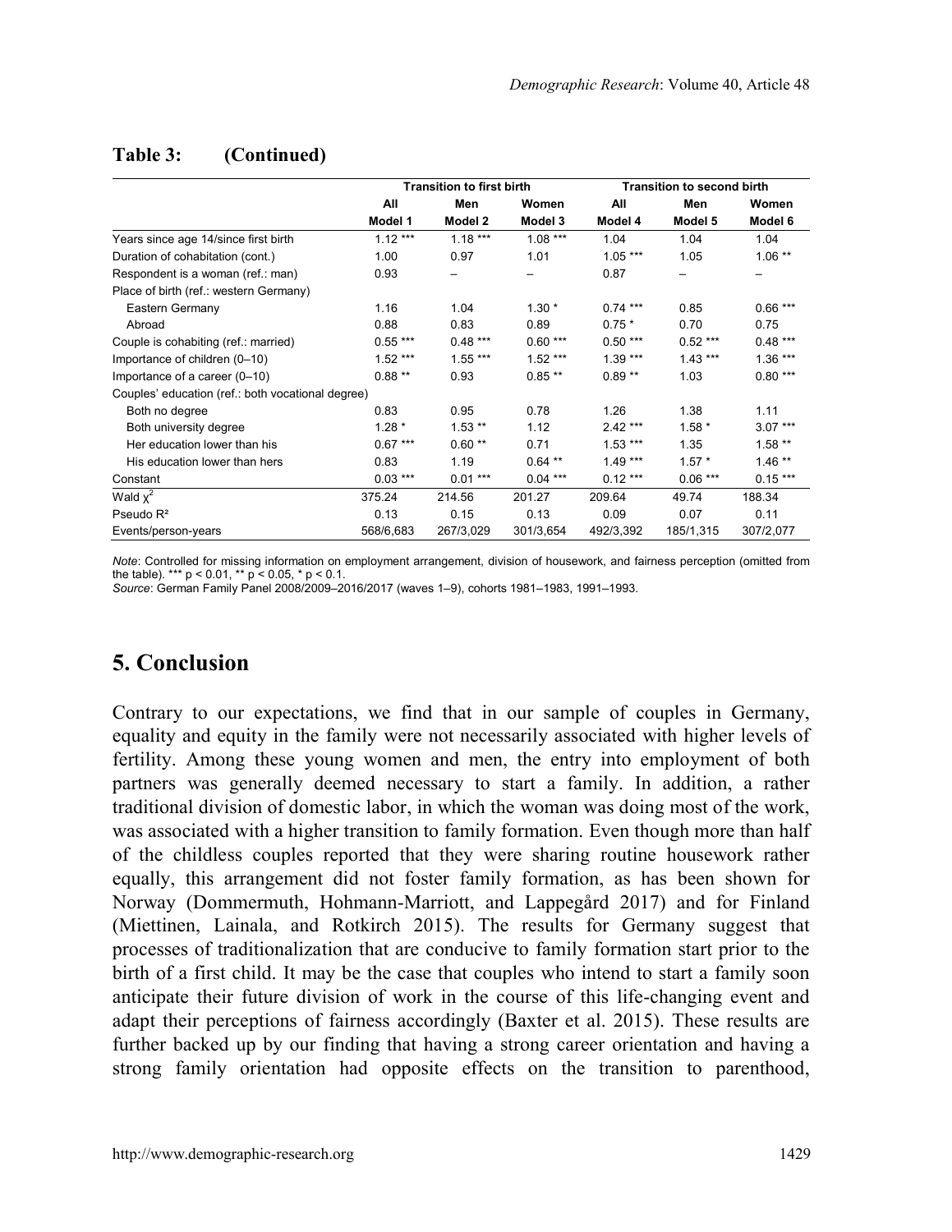particularly for women. It might be argued that the self-assessed relevance of different life goals was endogenous to having children, but we tried to disentangle this relationship by ensuring that the individual orientation had been measured prior to the transition of interest. In our view, the effect mainly points to the self-selection into parenthood of women with a strong family orientation and a weaker career orientation. Our ability to offer this interpretation reflects the strength of the analytical approach of this study: By following our respondents over nine successive panel years, while repeatedly measuring their objective behavior and their subjective perceptions in the year before any of the events of interest occurred, we were able to capture changes over the life course in both dimensions and to alleviate problems of reverse causality (Huinink and Feldhaus 2009). Unlike in the Nordic countries (e.g., Ruppanner, Bernhardt, and Brandén 2017), in Germany the shift toward social policies and a public discourse supporting a more gender-equal division of labor in the workplace and at home has only recently started to occur and has been developing unevenly. Thus, the impact of behavioral and normative changes away from a family ideal in which domestic work is largely the responsibility of the woman might be limited. Women continue to report challenges in reconciling family with career that are attributable in large part to a long legacy of social policies in Germany that favored a rather traditional division of labor. Moreover, recent research suggests that in Germany the adherence to stereotypical gender roles is still quite common, since fathers report the highest level of life satisfaction when working full-time or even longer (Schröder 2018).

Although the majority of previous studies on this topic suggested that an equal division of housework and child care – and, to an even greater extent, the perception that this division is equitable – is advantageous for continued childbearing, especially in countries with a strong emphasis on egalitarian gender roles, such as the Scandinavian societies (e.g., Brodmann, Esping-Andersen, and Güell 2007; Dommermuth, Hohmann-Marriott, and Lappegård 2017; Goldscheider, Bernhardt, and Brandén 2013; Miettinen, Lainala, and Rotkirch 2015), we were unable to replicate these findings for young cohorts of couples in Germany. Instead, women's main responsibility for domestic work had a positive impact on the timing of a second birth with the same partner, while the division of child care and the perception of fairness had no noticeable effect. It thus appears that among these couples, the decision about whether to extend the family was not bargained on the basis of gender equality and equity but rather followed a selection into partnership, parenthood, and a prevailing two-child norm. Again, we find a positive impact of family orientation and a negative impact of career orientation on the transition to a second birth for women but not for men, which underlines the problems women in Germany still face in reconciling the demands of career and family. Overall, our findings underscore the context-dependency of explanations of the effects of equality and equity within the family on childbearing.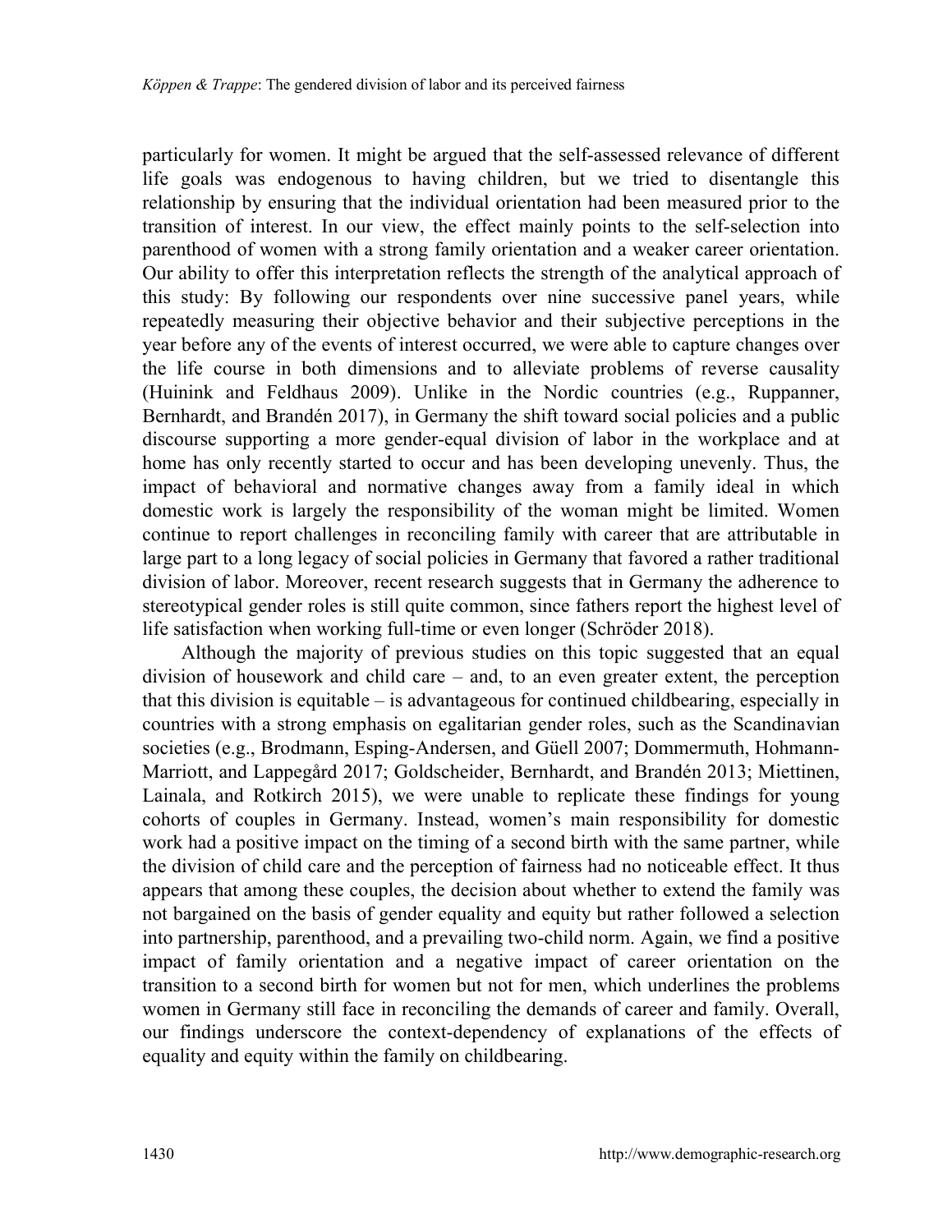However, since our deliberatively chosen focus was on continued childbearing with the same partner, and thus on the life course beyond the individual, it may well be the case that for couples who split up after family formation, issues of gender equality and fairness are more prevalent, especially when considering having another child. Due to the relatively young age of the respondents in our study, there is also the possibility that the impact of gender equity on the extension of a family has been underestimated. This might be the case if women and men who highly value a fair division of domestic and paid work tend to have a second birth later in life, and it should thus be subject to further investigation.

Additional analysis based on the data of the couples who had their first and second child during the panel observation period once again shows the well-documented traditionalization of the division of labor in the course of family formation (e.g., Grunow, Schulz, and Blossfeld 2007; Nitsche and Grunow 2016). More importantly, as the results also indicate that an increasingly gendered division of work over the course of family formation was perceived as fair by these couples, it is possible that their relationships were subject to processes of habituation and adaptation. This finding might also imply that the implicit reference standards for the assessment of fairness change after the transition to parenthood because of shifting identities and cognitive beliefs (Baxter et al. 2015). Particularly during the interruption of a woman's participation in the labor market after family formation, the idea of an equitable division of paid and unpaid work might be overlaid by a concept of equity that is less about sharing tasks equally than about investing comparable amounts of time into employment or into the household and child care (Grunow, Schulz, and Blossfeld 2007).

In our view, future research should explicitly address the questions of whether and how fairness norms change over the course of family formation and extension. Moreover, given the availability of even more nuanced life course data, the distinction between transitions to higher-order births with the same or with a new partner might be a promising research trajectory. An obvious improvement on the present study would be to use information on both partners' characteristics provided by both partners. This would be particularly important for the subjective measures of the distribution of unpaid labor and the perception of fairness. To account fully for the theoretical arguments that have been raised here and in comparable studies, researchers would need to have access to long waves of prospective panel data with reliable indicators of equality and equity that have been measured repeatedly for both partners in a couple. Currently, however, no such dataset exists (Aassve et al. 2015; Mencarini 2018).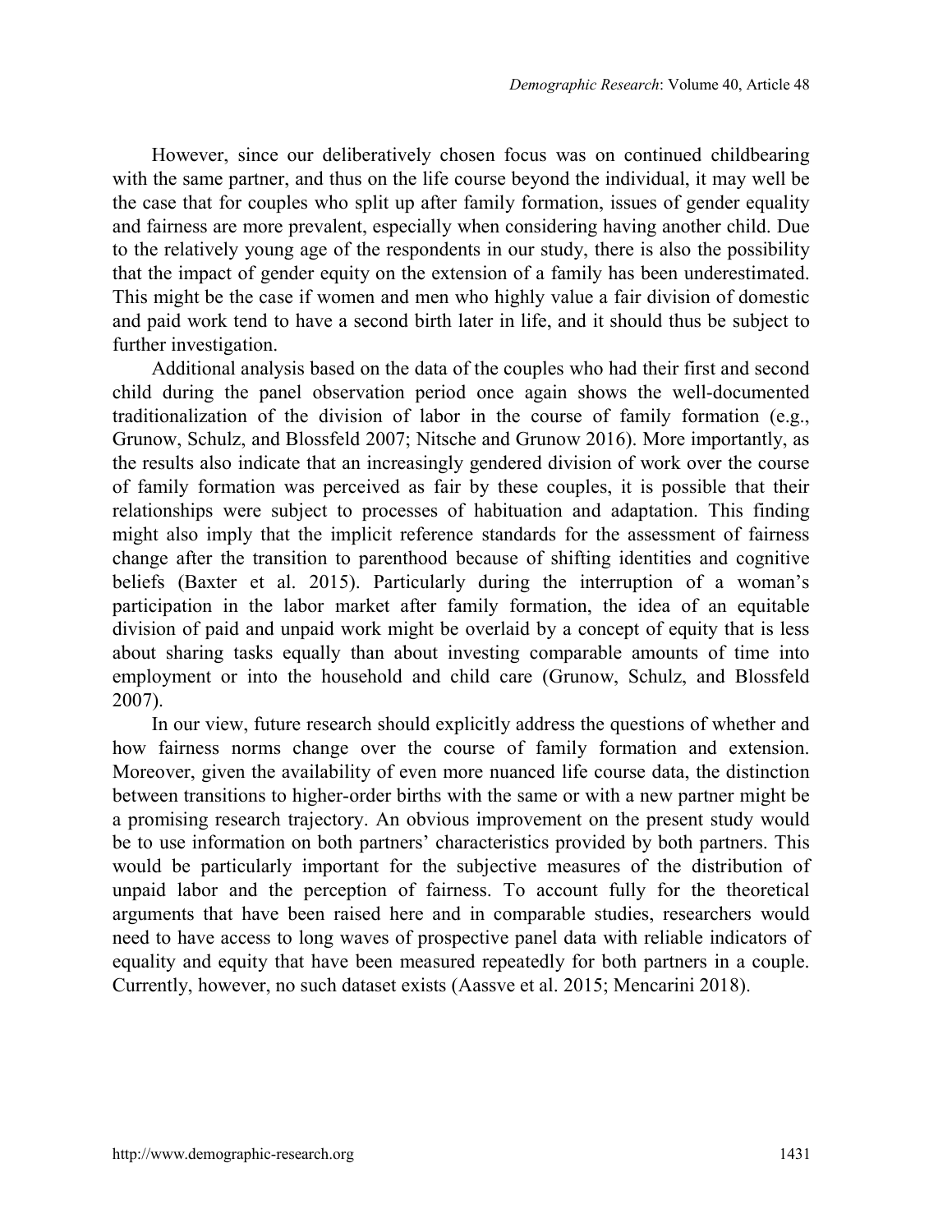# **6. Acknowledgments**

This paper uses data from the German Family Panel (pairfam), coordinated by Josef Brüderl, Sonja Drobnič, Karsten Hank, Bernhard Nauck, Franz Neyer, and Sabine Walper. Pairfam is funded as a long-term project by the German Research Foundation (DFG).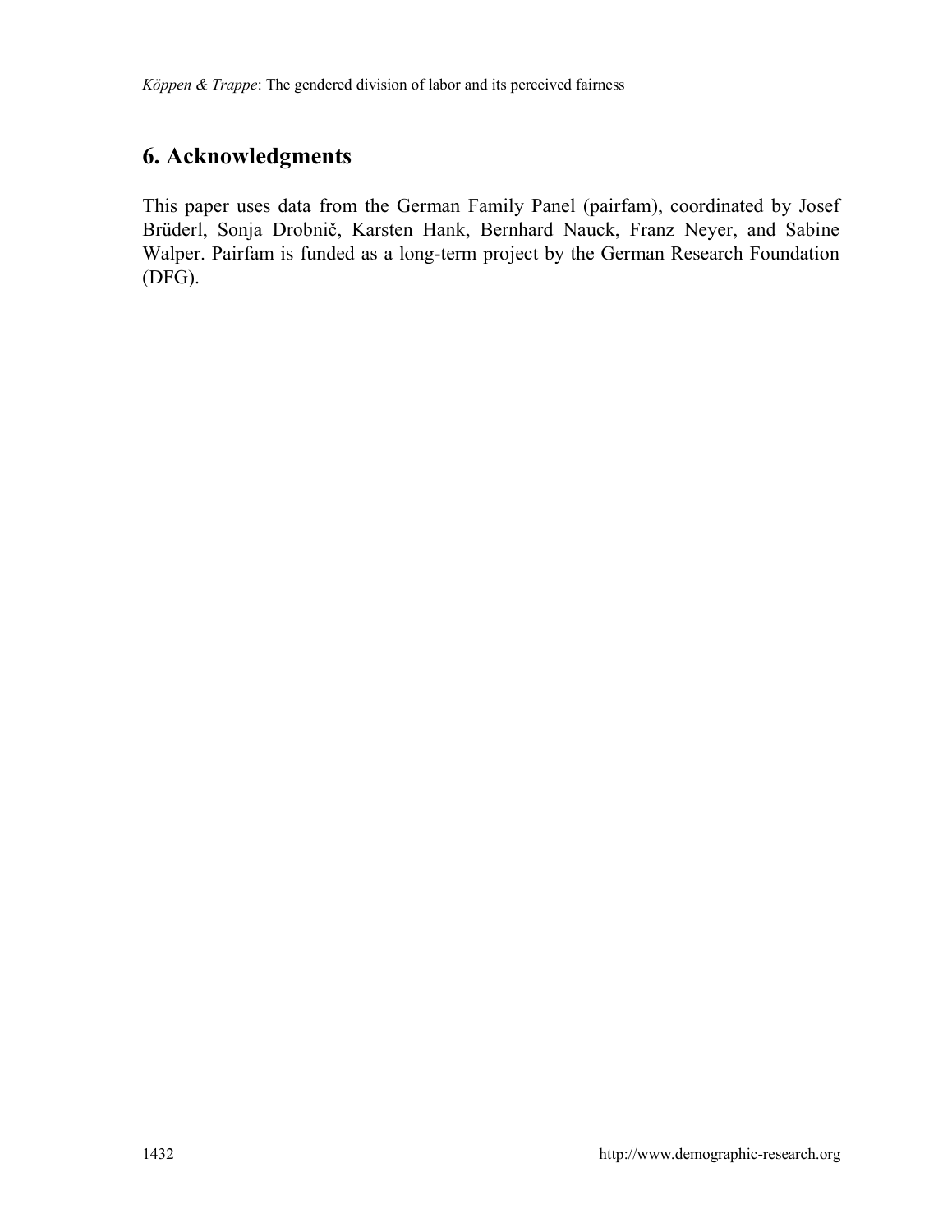## **References**

- Aassve, A., Fuochi, G., Mencarini, L., and Mendola, D. (2015). What is your couple type? Gender ideology, housework sharing, and babies. *Demographic Research* 32(30): 835–858. [doi:10.4054/DemRes.2015.32.30.](https://doi.org/10.4054/DemRes.2015.32.30)
- Aassve, A., Mencarini, L., and Sironi, M. (2015). Institutional change, happiness, and fertility. *European Sociological Review* 31(6): 749–765. [doi:10.1093/esr/jcv073.](https://doi.org/10.1093/esr/jcv073)
- Allison, P.D. (1984). *Event history analysis: Regression for longitudinal event data.* Beverly Hills: Sage. [doi:10.4135/9781412984195.](https://doi.org/10.4135/9781412984195)
- Barnes, M.W. (2015). Gender differentiation in paid and unpaid work during the transition to parenthood. *Sociology Compass* 9(5): 348–364. [doi:10.1111/soc4.](https://doi.org/10.1111/soc4.12263) [12263.](https://doi.org/10.1111/soc4.12263)
- Baxter, J., Buchler, S., Perales, F., and Western, M. (2015). A life-changing event: First births and men's and women's attitudes to mothering and gender divisions of labor. *Social Forces* 93(3): 989–1014. [doi:10.1093/sf/sou103.](https://doi.org/10.1093/sf/sou103)
- Brodmann, S., Esping-Andersen, G., and Güell, M. (2007). When fertility is bargained: Second births in Denmark and Spain. *European Sociological Review* 23(5): 599–613. [doi:10.1093/esr/jcm025.](https://doi.org/10.1093/esr/jcm025)
- Brüderl, J., Drobnič, S., Hank, K., Huinink, J., Nauck, B., Neyer, F.J., Walper, S., Alt, P., Borschel, E., Bozoyan, C., Finn, C., Garrett, M., Greischel, H., Hajek, K., Herzig, M., Huyer-May, B., Lenke, R., Müller, B., Peter, T., Schmiedeberg, C., Schütze, P., Schumann, N., Thönnissen, C., Wetzel, M., and Wilhelm, B. (2018a). The German Family Panel (pairfam): Version 9.1.0 [electronic resource]. Cologne: GESIS Data Archive. [doi:10.4232/pairfam.5678.9.1.0.](https://doi.org/10.4232/pairfam.5678.9.1.0)
- Brüderl, J., Hajek, K., Herzig, M., Lenke, R., Müller, B., Schütze, P., and Schumann, N. (2018b). pairfam data manual: Release 9.1. München: LMU. [http://www.pairfam.de/fileadmin/user\\_upload/redakteur/publis/Dokumentation/](http://www.pairfam.de/fileadmin/user_upload/redakteur/publis/Dokumentation/Manuals/Data_Manual_pairfam_9.1.pdf) Manuals/Data Manual pairfam 9.1.pdf.
- Chong, A. and Mickelson, K.D. (2016). Perceived fairness and relationship satisfaction during the transition to parenthood: The mediating role of spousal support*. Journal of Family Issues* 37(1): 3–28. [doi:10.1177/0192513X13516764.](https://doi.org/10.1177/0192513X13516764)
- Cooke, L.P. (2004). The gendered division of labor and family outcomes in Germany. *Journal of Marriage and Family* 66(5): 1246–1259. [doi:10.1111/j.0022-2445.](https://doi.org/10.1111/j.0022-2445.2004.00090.x) [2004.00090.x.](https://doi.org/10.1111/j.0022-2445.2004.00090.x)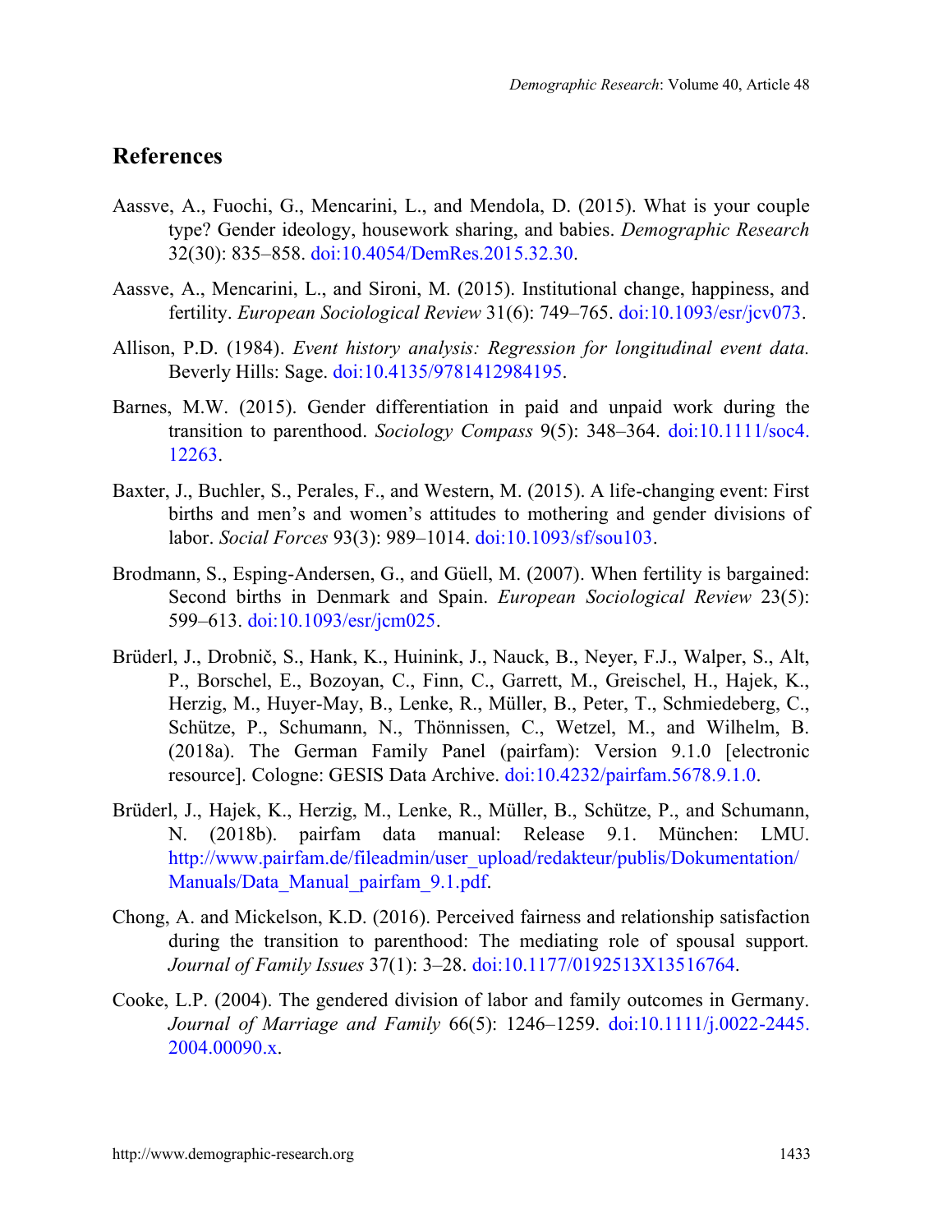- Cooke, L.P. (2009). Gender equity and fertility in Italy and Spain. *Journal of Social Policy* 38(1): 123–140. [doi:10.1017/S0047279408002584.](https://doi.org/10.1017/S0047279408002584)
- Craig, L. and Siminski, P. (2010). Men's housework, women's housework, and second births in Australia. *Social Politics: International Studies in Gender, State and Society* 17(2): 235–266*.* [doi:10.1093/sp/jxq004.](https://doi.org/10.1093/sp/jxq004)
- DeMaris, A. and Mahoney, A. (2017). Equity dynamics in the perceived fairness of infant care. *Journal of Marriage and Family* 79(1): 261–276. [doi:10.1111/](https://doi.org/10.1111/jomf.12331) iomf.12331.
- Dommermuth, L., Hohmann-Marriott, B., and Lappegård, T. (2017). Gender equality in the family and childbearing. *Journal of Family Issues* 38(13): 1803–1824. [doi:10.1177/0192513X15590686.](https://doi.org/10.1177/0192513X15590686)
- Edlund, J. and Öun, I. (2016). Who should work and who should care? Attitudes towards the desirable division of labour between mothers and fathers in five European countries. *Acta Sociologica* 59(2): 151–169. [doi:10.1177/000169931](https://doi.org/10.1177/0001699316631024) [6631024.](https://doi.org/10.1177/0001699316631024)
- Esping-Andersen, G. and Billari, F.C. (2015). Re-theorizing family demographics. *Population and Development Review* 41(1): 1–31. [doi:10.1111/j.1728-4457.20](https://doi.org/10.1111/j.1728-4457.2015.00024.x) [15.00024.x.](https://doi.org/10.1111/j.1728-4457.2015.00024.x)
- Federal Statistical Office of Germany (2017). Kinderlosigkeit, Geburten und Familien: Ergebnisse des Mikrozensus 2016 [Childlessness, births and families: Results of the microcensus 2016]. Wiesbaden: Statistisches Bundesamt. [https://www.destatis.de/DE/Presse/Pressekonferenzen/2017/Mikrozensus-2017/](https://www.destatis.de/DE/Presse/Pressekonferenzen/2017/Mikrozensus-2017/pressebroschuere-mikrozensus.pdf?__blob=publicationFile&v=2) pressebroschuere-mikrozensus.pdf? blob=publicationFile&v=2.
- Geyer, J., Haan, P., and Wrohlich, K. (2015). The effects of family policy on maternal labor supply: Combining evidence from a structural model and a quasiexperimental approach. *Labour Economics* 36: 84–98. [doi:10.1016/j.labeco.20](https://doi.org/10.1016/j.labeco.2015.07.001) [15.07.001.](https://doi.org/10.1016/j.labeco.2015.07.001)
- Goldscheider, F., Bernhardt, E., and Brandén, M. (2013). Domestic gender equality and childbearing in Sweden. *Demographic Research* 29(40): 1097–1126. [doi:10.40](https://doi.org/10.4054/DemRes.2013.29.40) [54/DemRes.2013.29.40.](https://doi.org/10.4054/DemRes.2013.29.40)
- Goldscheider, F., Bernhardt, E., and Lappegård, T. (2015). The gender revolution: A framework for understanding changing family and demographic behavior. *Population and Development Review* 41(2): 207–239. [doi:10.1111/j.1728-44](https://doi.org/10.1111/j.1728-4457.2015.00045.x) [57.2015.00045.x.](https://doi.org/10.1111/j.1728-4457.2015.00045.x)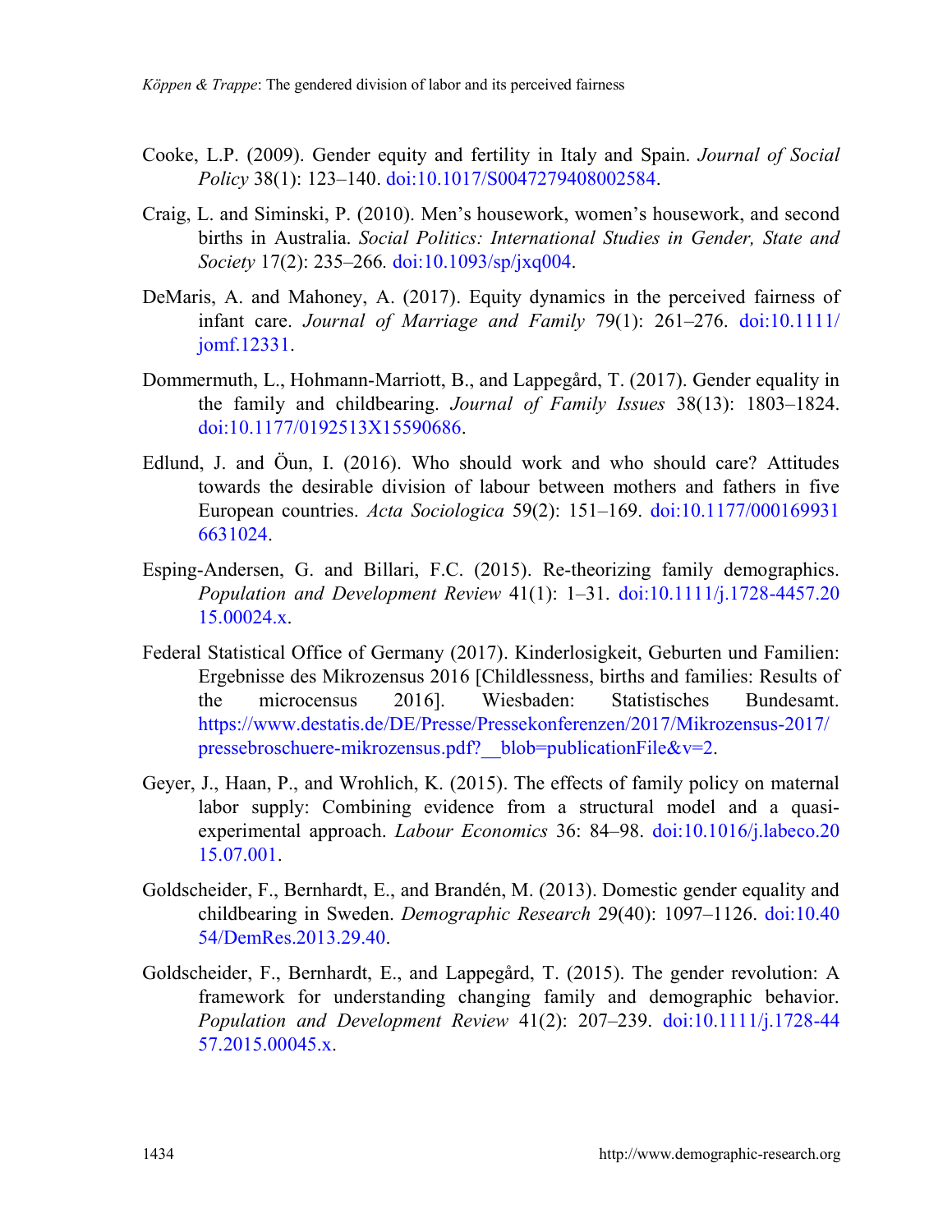- Grunow, D., Schulz, F., and Blossfeld, H.-P. (2007). Was erklärt die Traditionalisierungsprozesse häuslicher Arbeitsteilung im Eheverlauf: Soziale Normen oder ökonomische Ressourcen? [What explains the process of traditionalization in the division of household labor: Social norms or economic resources?] *Zeitschrift für Soziologie* 36(3): 162–181. [doi:10.1515/zfsoz-2007-](https://doi.org/10.1515/zfsoz-2007-0301) [0301.](https://doi.org/10.1515/zfsoz-2007-0301)
- Huinink, J. and Feldhaus, M. (2009). Family research from the life course perspective. *International Sociology* 24(3): 299–324. [doi:10.1177/0268580909102910.](https://doi.org/10.1177/0268580909102910)
- Huinink, J., Brüderl, J., Nauck, B., Walper, S., Castiglioni, L., and Feldhaus, M. (2011). Panel analysis of intimate relationships and family dynamics (pairfam): Conceptual framework and design. *Zeitschrift für Familienforschung* 23(1): 77– 101.
- Jansen, M. and Liefbroer, A.C. (2006). Couples' attitudes, childbirth, and the division of labor. *Journal of Family Issues* 27(11): 1487–1511. [doi:10.1177/0192513X](https://doi.org/10.1177/0192513X06291038) [06291038.](https://doi.org/10.1177/0192513X06291038)
- Joyner, K. (2009). Justice and the fate of married and cohabiting couples. *Social Psychology Quarterly* 72(1): 61–76. [doi:10.1177/019027250907200106.](https://doi.org/10.1177/019027250907200106)
- Köppen, K. (2006). Second births in western Germany and France. *Demographic Research* 14(14): 295–330. [doi:10.4054/DemRes.2006.14.14.](https://doi.org/10.4054/DemRes.2006.14.14)
- Kreyenfeld, M. (2002). Time-squeeze, partner effect or self-selection? An investigation into the positive effect of women's education on second birth risks in West Germany. *Demographic Research* 7(2): 15–48. [doi:10.4054/DemRes.2002.7.2.](https://doi.org/10.4054/DemRes.2002.7.2)
- Kreyenfeld, M., Huinink, J., Trappe, H., and Walke, R. (2012). DemoDiff: A dataset for the study of family change in Eastern (and Western) Germany. *Schmollers Jahrbuch* 132(4): 653–659. [doi:10.3790/schm.132.4.653.](https://doi.org/10.3790/schm.132.4.653)
- Luppi, F. (2016). When is the second one coming? The effect of couple's subjective well-being following the onset of parenthood. *European Journal of Population* 32(3): 421–444. [doi:10.1007/s10680-016-9388-y.](https://doi.org/10.1007/s10680-016-9388-y)
- Lutz, K., Buhr, P., and Boehnke, M. (2013). Die Bedeutung der Erfahrungen mit dem ersten Kind für die Intention zur Familienerweiterung [The importance of the experiences with the first child for the intention to extend the family]. *Zeitschrift für Soziologie der Erziehung und Sozialisation* 33(2): 167–184.
- McDonald, P.F. (2013). Societal foundations for explaining fertility: Gender equity. *Demographic Research* 28(34): 981–994. [doi:10.4054/DemRes.2013.28.34.](https://doi.org/10.4054/DemRes.2013.28.34)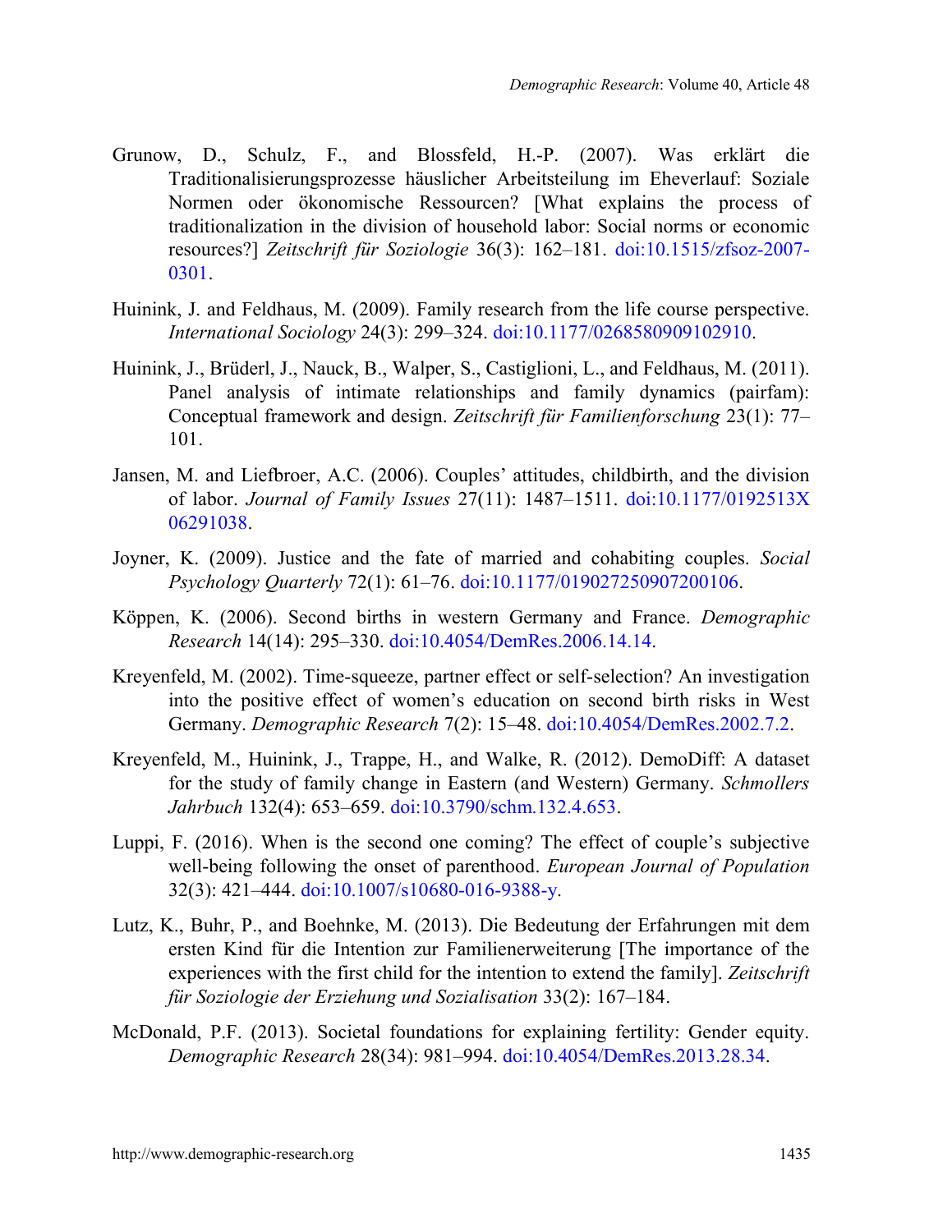- Mencarini, L. (2014). Gender equity. In: Michalos, A.C. (ed.). *Encyclopedia of quality of life and well-being research*. Dordrecht: Springer Netherlands: 2437–2438. [doi:10.1007/978-94-007-0753-5\\_1131.](https://doi.org/10.1007/978-94-007-0753-5_1131)
- Mencarini, L. (2018). Does gender equality affect fertility decisions in Europe? In: Gauthier, A.H., Kotowska, I.E., and Vono de Vilhena, D. (eds.). Gender (in)equality over the life course: Evidence from the Generations and Gender Programme. Berlin: Population Europe (Discussion Paper 10): 4–8: [https://www.population-europe.eu/discussion-paper/gender-inequality-over-life](https://www.population-europe.eu/discussion-paper/gender-inequality-over-life-course)[course.](https://www.population-europe.eu/discussion-paper/gender-inequality-over-life-course)
- Meuwly, N., Wilhelm, P., Eicher, V., and Perrez, M. (2011). Welchen Einfluss hat die Aufteilung von Hausarbeit und Kinderbetreuung auf Partnerschaftskonflikte und Partnerschaftszufriedenheit bei berufstätigen Paaren [What is the impact of the division of housework and childcare on conflict and satisfaction among dualearner couples?]. *Zeitschrift für Familienforschung* 23(1): 37–56.
- Miettinen, A., Lainiala, L., and Rotkirch, A. (2015). Women's housework decreases fertility: Evidence from a longitudinal study among Finnish couples. *Acta Sociologica* 58(2): 139–154. [doi:10.1177/0001699315572028.](https://doi.org/10.1177/0001699315572028)
- Mills, M. (2010). Gender roles, gender (in)equality and fertility: An empirical test of five gender equity indices. *Canadian Studies in Population* 37(3–4): 445–474. [doi:10.25336/P6131Q.](https://doi.org/10.25336/P6131Q)
- Mills, M., Mencarini, L., Tanturri, M.L., and Begall, K. (2008). Gender equity and fertility intentions in Italy and the Netherlands. *Demographic Research* 18(1): 1–26. [doi:10.4054/DemRes.2008.18.1.](https://doi.org/10.4054/DemRes.2008.18.1)
- Müller, B. and Castiglioni, L. (2015). Attrition im Beziehungs- und Familienpanel pairfam [Attrition in the German Family Panel pairfam]. In: Schupp, J. and Wolf, C. (eds.). *Nonresponse bias: Qualitätssicherung sozialwissenschaftlicher Umfragen*. Wiesbaden: Springer: 383–408. [doi:10.1007/978-3-658-10459-7\\_12.](https://doi.org/10.1007/978-3-658-10459-7_12)
- Nagase, N. and Brinton, M.C. (2017). The gender division of labor and second births: Labor market institutions and fertility in Japan. *Demographic Research* 36(11): 339–370. [doi:10.4054/DemRes.2017.36.11.](https://doi.org/10.4054/DemRes.2017.36.11)
- Neyer, G., Lappegård, T., and Vignoli, D. (2013). Gender equality and fertility: Which equality matters? *European Journal of Population* 29(3): 245–272. [doi:10.1007/](https://doi.org/10.1007/s10680-013-9292-7) [s10680-013-9292-7.](https://doi.org/10.1007/s10680-013-9292-7)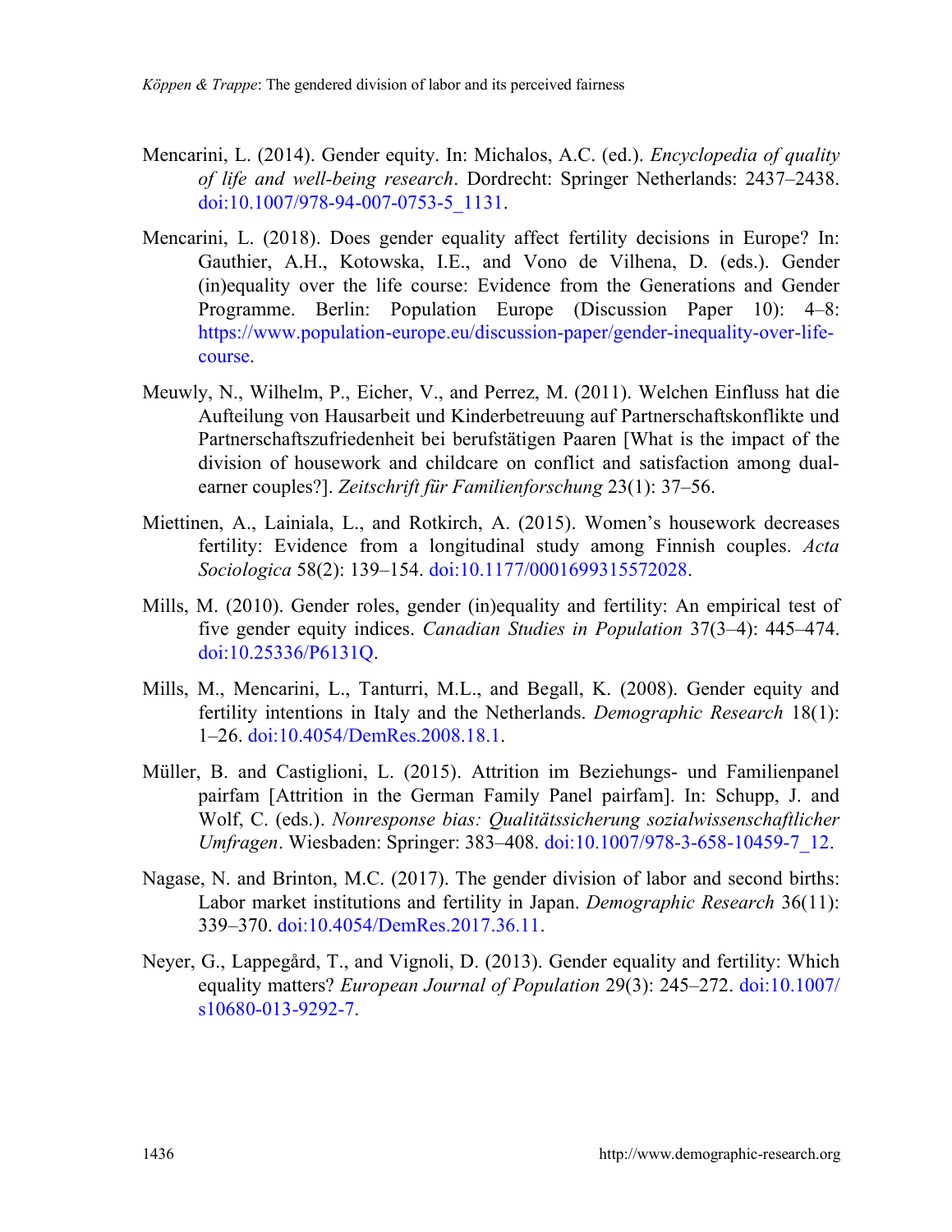- Nitsche, N. and Grunow, D. (2016). Housework over the course of relationships: Gender ideology, resources, and the division of housework from a growth curve perspective. *Advances in Life Course Research* 29(1): 80–94. [doi:10.1016/](https://doi.org/10.1016/j.alcr.2016.02.001) [j.alcr.2016.02.001.](https://doi.org/10.1016/j.alcr.2016.02.001)
- OECD (2017). The pursuit of gender equality: An uphill battle. Paris: OECD. [doi:10.1787/9789264281318-en.](https://doi.org/10.1787/9789264281318-en)
- Oláh, L.S. and Gähler, M. (2014). Gender equality perceptions, division of paid and unpaid work, and partnership dissolution in Sweden. *Social Forces* 93(2): 571– 594. [doi:10.1093/sf/sou066.](https://doi.org/10.1093/sf/sou066)
- Perales, F., Baxter, J., and Tai, T.-o. (2015). Gender, justice and work: A distributive approach to perceptions of housework fairness. *Social Science Research* 51(1): 51–63. [doi:10.1016/j.ssresearch.2014.12.010.](https://doi.org/10.1016/j.ssresearch.2014.12.010)
- Ruppanner, L., Bernhardt, E., and Brandén, M. (2017). Division of housework and his and her view of housework fairness: A typology of Swedish couples. *Demographic Research* 36(16): 501–524. [doi:10.4054/DemRes.2017.36.16.](https://doi.org/10.4054/DemRes.2017.36.16)
- Schröder, M. (2018). How working hours influence the life satisfaction of childless men and women, fathers and mothers in Germany. *Zeitschrift für Soziologie* 47(1): 65–82. [doi:10.1515/zfsoz-2018-1004.](https://doi.org/10.1515/zfsoz-2018-1004)
- Sechrist, J., Suitor, J.J., Howard, A.R., and Pillemer, K. (2014). Perceptions of equity, balance of support exchange, and mother-adult child relations. *Journal of Marriage and Family* 76(2): 285–299. [doi:10.1111/jomf.12102.](https://doi.org/10.1111/jomf.12102)
- Stein, P., Willen, S., and Pavetic, M. (2014). Couples' fertility decision-making. *Demographic Research* 30(63): 1697–1732. [doi:10.4054/DemRes.2014.30.63.](https://doi.org/10.4054/DemRes.2014.30.63)
- Stevens, D.P., Kiger, G., and Mannon, S.E. (2005). Domestic labor and marital satisfaction: How much or how satisfied? *Marriage and Family Review* 37(4): 49–67. [doi:10.1300/J002v37n04\\_04.](https://doi.org/10.1300/J002v37n04_04)
- Torr, B.M. and Short, S.E. (2004). Second births and the second shift: A research note on gender equity and fertility. *Population and Development Review* 30(1): 109– 130. [doi:10.1111/j.1728-4457.2004.00005.x.](https://doi.org/10.1111/j.1728-4457.2004.00005.x)
- Trappe, H. (2017). East Germany. In: Razzu, G. (ed.). *Gender inequality in the eastern European labour market: Twenty-five years of transition since the fall of communism*. London: Routledge: 77–99. [doi:10.4324/9781315657400-4.](https://doi.org/10.4324/9781315657400-4)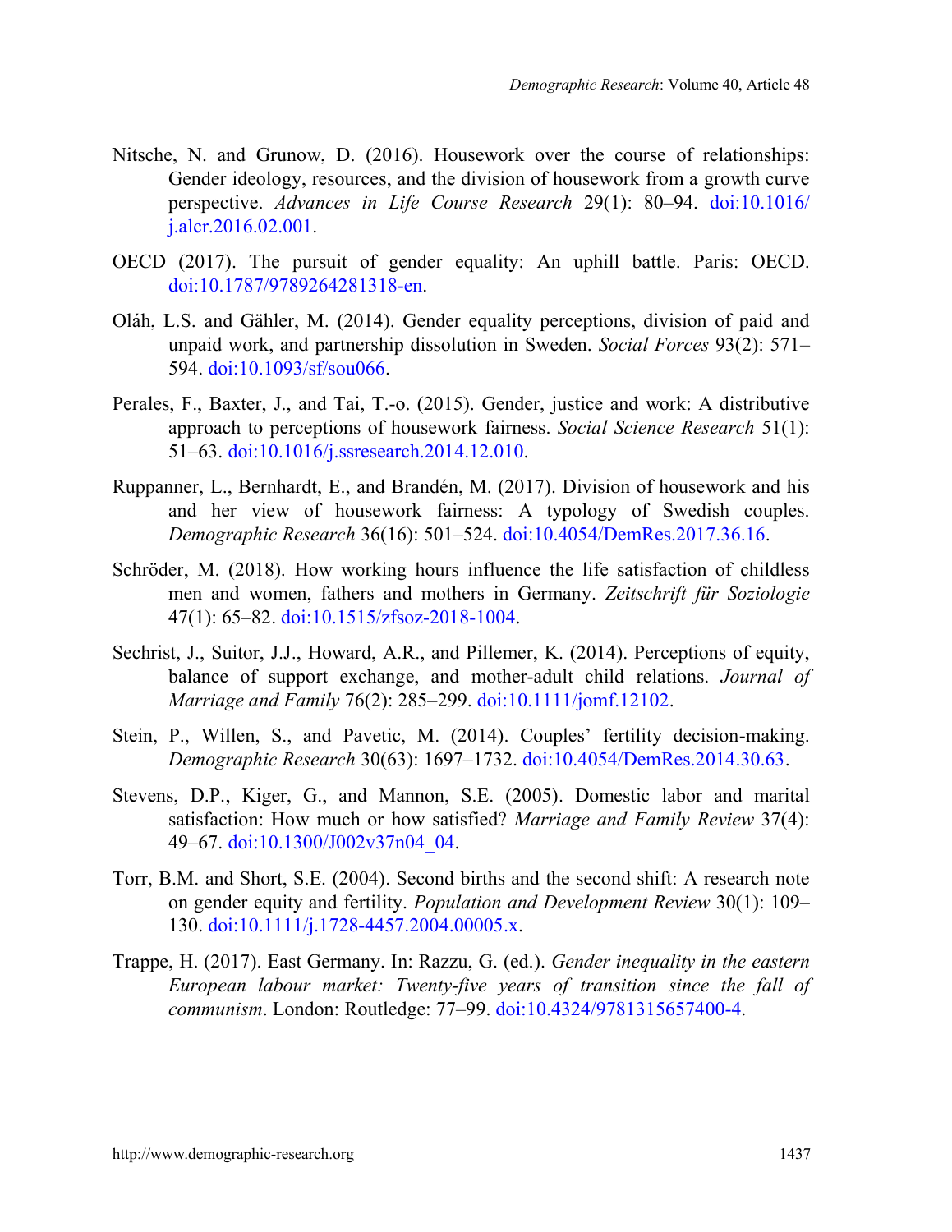- Trappe, H. and Köppen, K. (2014). Familienkulturen in Ost- und Westdeutschland: Zum Gerechtigkeitsempfinden der Arbeitsteilung innerhalb der Partnerschaft [Family cultures in East and West Germany: On the perception of fairness in relation to the division of labor within couples]. In: Steinbach, A., Hennig, M., and Arránz Becker, O. (eds.). *Familie im Fokus der Wissenschaft*. Wiesbaden: Springer: 257–297. [doi:10.1007/978-3-658-02895-4\\_11.](https://doi.org/10.1007/978-3-658-02895-4_11)
- Trappe, H., Pollmann-Schult, M., and Schmitt, C. (2015). The rise and decline of the male breadwinner model: Institutional underpinnings and future expectations. *European Sociological Review* 31(2): 230–242. [doi:10.1093/esr/jcv015.](https://doi.org/10.1093/esr/jcv015)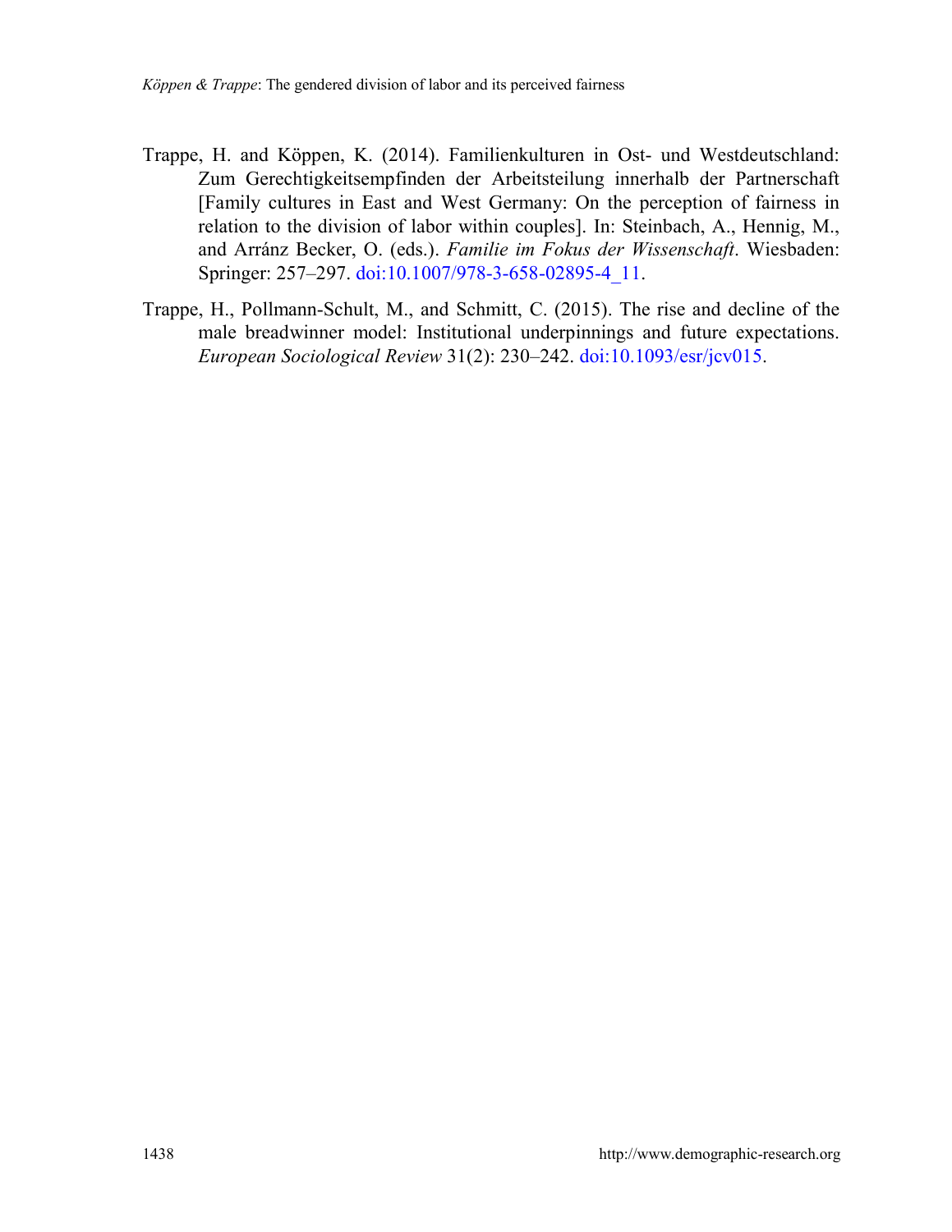# **Appendix**

## **Table A-1: Discrete-time logistic regression model of the transition to first birth (with robust standard errors)**

|                                                           | All<br>Model 1 |      | Men         |      | Women<br>Model 3 |      |
|-----------------------------------------------------------|----------------|------|-------------|------|------------------|------|
|                                                           |                |      | Model 2     |      |                  |      |
|                                                           | b              | s.e. | b           | s.e. | b                | s.e. |
| Couples' employment arrangements (ref.: both full-time)   |                |      |             |      |                  |      |
| Man full-time / woman part-time or<br>marginally employed | $-0.01$        | 0.17 | $-0.09$     | 0.25 | 0.02             | 0.23 |
| Man and/or woman in education                             | $-0.33$ **     | 0.10 | $-0.52$ **  | 0.13 | $-0.19$          | 0.17 |
| Other combinations                                        | $-0.10$        | 0.12 | $-0.11$     | 0.18 | $-0.12$          | 0.16 |
| Division of housework (ref.: 50/50)                       |                |      |             |      |                  |      |
| Completely or mainly done by woman                        | $0.19*$        | 0.12 | 0.19        | 0.18 | 0.19             | 0.17 |
| Completely or mainly done by man                          | $-0.15$        | 0.24 | 0.03        | 0.39 | $-0.40$          | 0.28 |
| Perception of fairness (ref.: fair to both)               |                |      |             |      |                  |      |
| Unfair to the woman                                       | $-0.19*$       | 0.09 | $-0.29$     | 0.14 | $-0.13$          | 0.12 |
| Unfair to the man                                         | 0.00           | 0.19 | $-0.08$     | 0.26 | 0.07             | 0.30 |
| Years since age 14                                        | $0.12***$      | 0.02 | $0.17***$   | 0.03 | $0.08***$        | 0.02 |
| Duration of cohabitation (cont.)                          | 0.00           | 0.02 | $-0.03$     | 0.03 | 0.01             | 0.02 |
| Respondent is a woman (ref.: man)                         | $-0.07$        |      |             | -    |                  | -    |
| Place of birth (ref.: Western Germany)                    |                |      |             |      |                  |      |
| Eastern Germany                                           | 0.14           | 0.12 | 0.04        | 0.16 | $0.26*$          | 0.19 |
| Abroad                                                    | $-0.13$        | 0.17 | $-0.19$     | 0.22 | 0.12             | 0.25 |
| Couple is cohabiting (ref.: married)                      | $-0.61$ ***    | 0.06 | $-0.74$ *** | 0.08 | $-0.51$ ***      | 0.09 |
| Importance of children (0-10)                             | $0.42***$      | 0.07 | $0.44***$   | 0.11 | $0.42***$        | 0.10 |
| Importance of a career (0-10)                             | $-0.12$ **     | 0.05 | $-0.07$     | 0.07 | $-0.16$ **       | 0.07 |
| Couples' education (ref.: both vocational degree)         |                |      |             |      |                  |      |
| Both no degree                                            | $-0.19$        | 0.23 | $-0.05$     | 0.35 | $-0.25$          | 0.31 |
| Both university degree                                    | $0.25*$        | 0.16 | $0.43**$    | 0.29 | 0.12             | 0.19 |
| Her education lower than his                              | $-0.41$ ***    | 0.09 | $-0.50$ **  | 0.13 | $-0.33$          | 0.15 |
| His education lower than hers                             | $-0.19$        | 0.11 | 0.18        | 0.24 | $-0.44$ **       | 0.12 |
| Constant                                                  | $-3.59$ ***    | 0.01 | $-4.34***$  | 0.01 | $-3.23$ ***      | 0.02 |
| Wald $x^2$                                                | 375.24         |      | 214.56      |      | 201.27           |      |
| Pseudo $R^2$                                              | 0.13           |      | 0.15        |      | 0.13             |      |
| Events / Person-years                                     | 568/6,683      |      | 267/3,029   |      | 301/3,654        |      |

*Note:* Controlled for missing information on employment arrangement, division of housework, and fairness perception (omitted from<br>the table). \*\*\* p<0.01, \*\* p<0.05, \* p<0.1.<br>*Source:* German Family Panel 2008/2009–2016/20